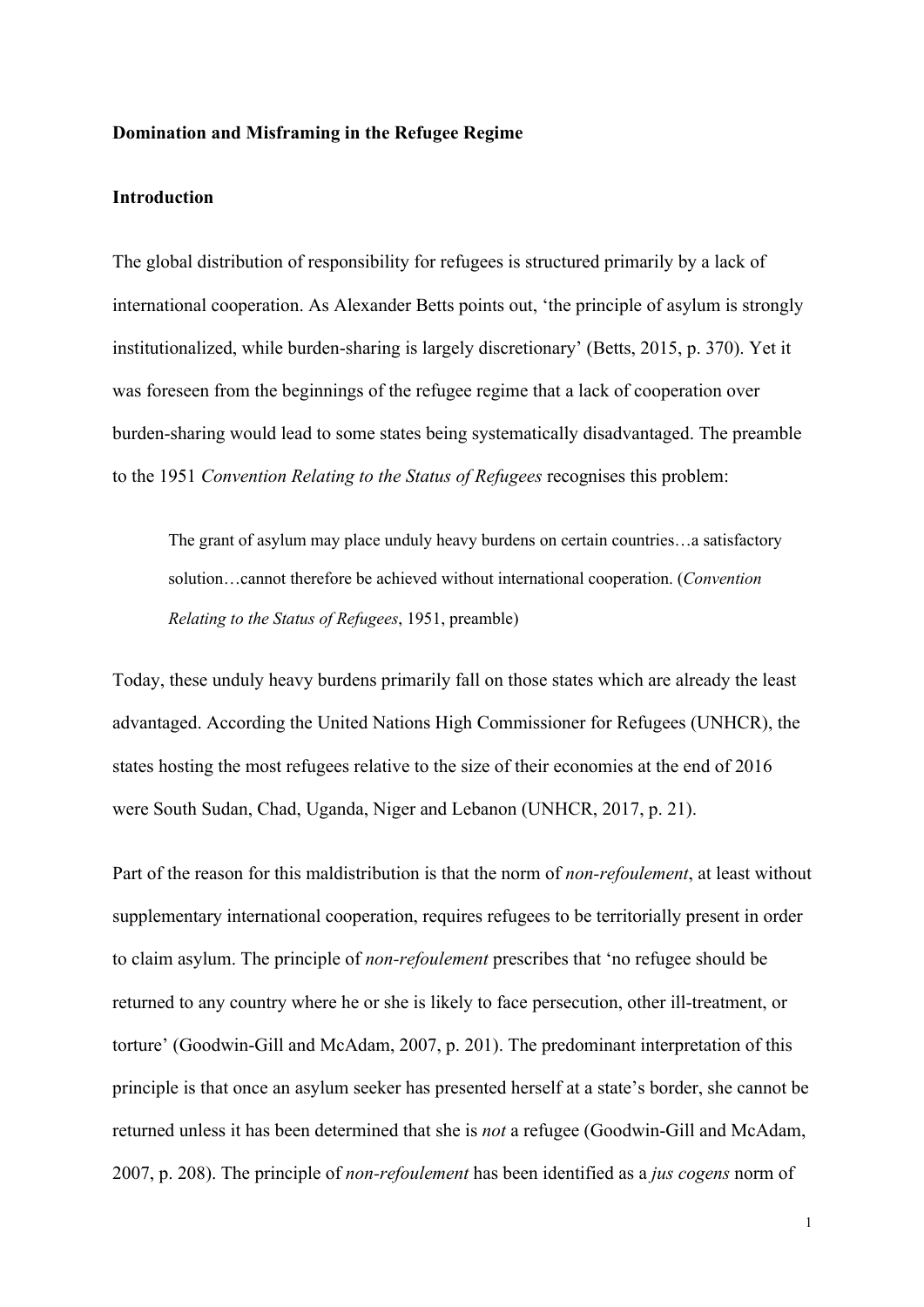international law, meaning that there is broad recognition amongst states that they are prohibited from violating its provisions (Allain, 2001).

The principle of *non-refoulement* provides a bulwark against states shirking their obligations to refugees and creates a safeguard against refugees being returned to circumstances where their basic human rights are under threat. Without supplementary international coordination, however, it creates a distribution of obligations governed by what Matthew Gibney (2004, p. 195) has called the 'tyranny of geography.' It is easier for asylum-seekers to reach the borders of some states than of others. As such, those states which are geographically proximate to refugee-producing regions bear the primary responsibility for hosting refugees.<sup>1</sup> In 2016, Turkey, Pakistan and Lebanon hosted the highest overall numbers of refugees, reflecting the fact that their neighbours, Syria and Afghanistan, were the states producing the highest numbers of refugees (UNHCR, 2017, pp. 15-17). For their part, many Northern states exploit the territorial presence required by *non-refoulement* by using 'non-arrival measures' to prevent asylum-seekers from reaching their territory (see Gibney, 2006).

Forms of international cooperation to combat this maldistribution based on norms of fairness have not developed. Rather, most cooperation has been *ad hoc* and based on politically

<sup>1</sup> The distribution of responsibility generated by the tyranny of geography should not be naturalised. Borders have been shaped by historical processes of state-formation, including unjust processes of state-formation in which colonial powers have played a significant role. As such, the dynamics in the distribution of responsibility to refugees are at least in part a legacy of that historical injustice. Even if state borders had been formed in just ways, however, the problem presented by the tyranny of geography – that states' obligations to refugees are determined by morally arbitrary facts about where refugees can physically present themselves to state authorities – would remain. I thank an anonymous reviewer for raising this point.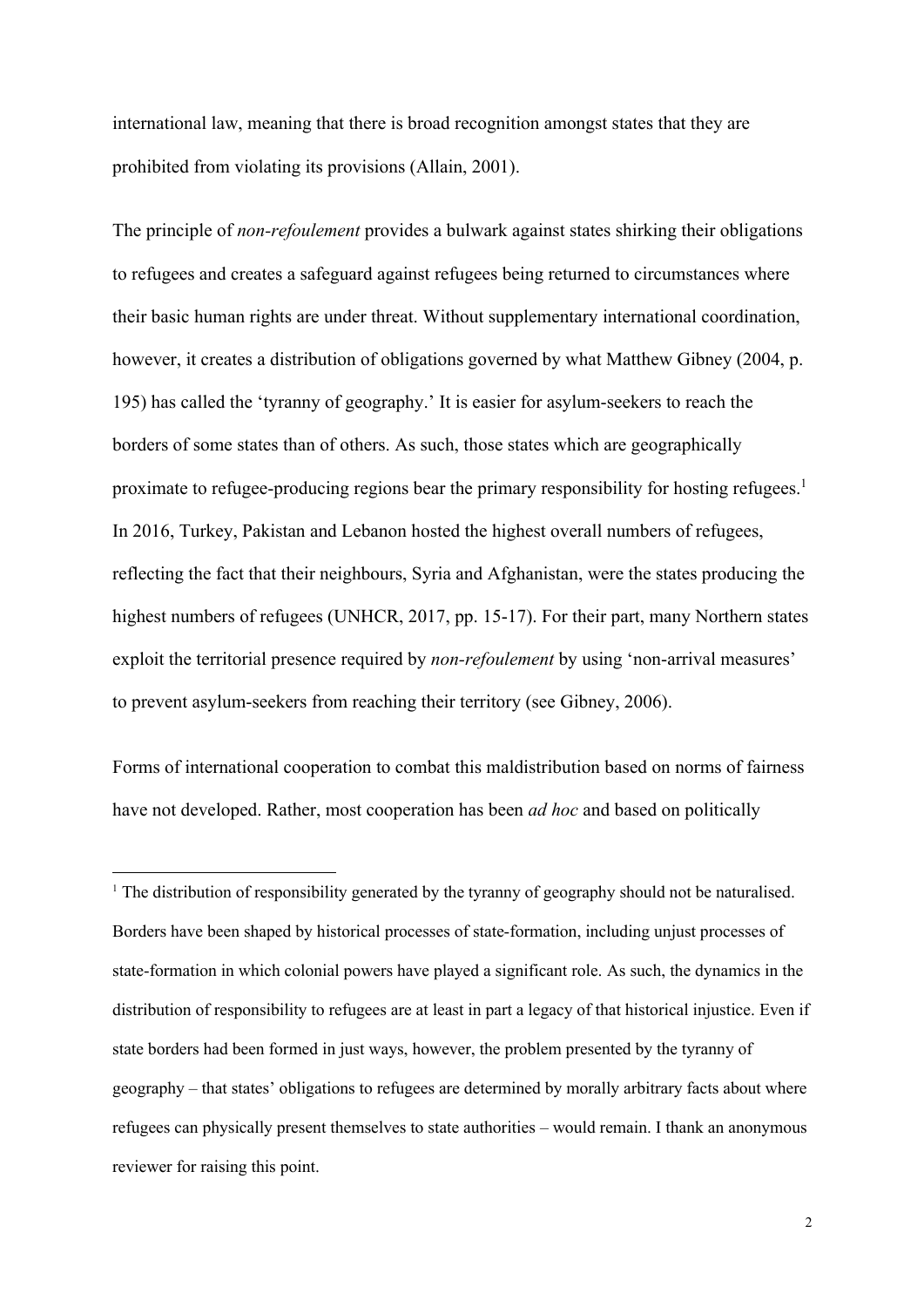expedient trade-offs. For example, Betts describes one of the more successful burden-sharing arrangements, the Indo-Chinese Comprehensive Action Plan (CPA), as being made possible through 'issue-linkage.' The United States' willingness to engage was 'underpinned by structural interdependence between the refugee crisis and its strategic interests in the region' (Betts, 2011, p. 71). More recently, we might think of the EU-Turkey agreement, where European states' perceived interest in keeping Syrian refugees outside of their territories led to an arrangement which promoted Turkey's strategic interests in the EU. Such arrangements should trouble us – even where they are effective, they not only depend for their effectiveness on the alignment of interests between states, but they also reinforce an international order centred on a narrow conception of national self-interest, rather than one based on the mutually justifiable principles of cooperation.

There is, however, broad recognition of the need for agreement upon burden-sharing arrangements based on norms of fairness. On September 19th 2016, the United Nations General Assembly adopted resolution 71/1, *The New York Declaration on Refugees and Migrants*:

We underline the centrality of international cooperation to the refugee protection regime. We recognize the burdens that large movements of refugees place on national resources, especially in the case of developing countries. To address the needs of refugees and receiving States, we commit to a more equitable sharing of the burden and responsibility for hosting and supporting the world's refugees, while taking account of existing contributions and the differing capacities and resources among States. (United Nations General Assembly, 2016, article 68)

From the standpoint of justice, such an agreement is necessary in order to avoid unfairly disadvantaging states which are victims of the 'tyranny of geography.'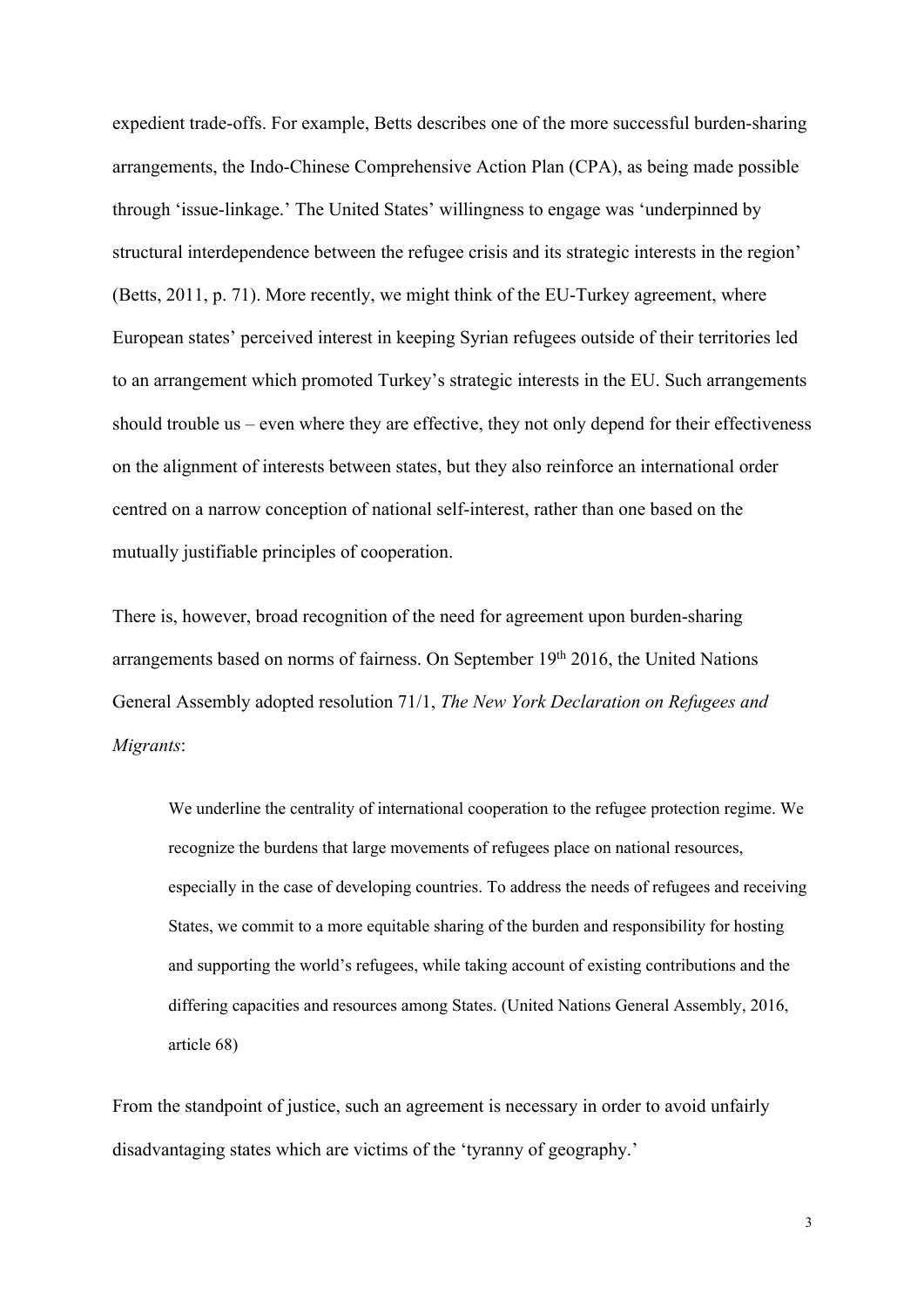Proposals for principles to govern the distribution of responsibilities for refugees between states have been elaborated in the literature. In this paper, I focus on two such proposals: a market in asylum services, and a principle of comparative advantage. I argue that these proposals suffer from two problems in common when examined from the standpoint of justice. First, they enable relations of domination to obtain between states by ignoring the background conditions of inequality upon which they are premised for their effectiveness. Second, they *misframe* the distribution of responsibility for refugees as *only* a matter of justice between states. In doing so, they ignore the legitimate claims of refugees vis-à-vis particular states. This neglect constitutes, in Nancy Fraser's (2008a; 2008b) terms, an injustice of *misframing*.

The paper proceeds as follows: first, I outline the market approach and the principle of comparative advantage and explain their *prima facie* attractive qualities. Next, I demonstrate how both proposals enable relations of domination between states. Then I show how both proposals institute an injustice of misframing. Finally, I offer some reflections on how the failings of these two approaches can provide some theoretical desiderata for a positive account of justice in the distribution of responsibilities for refugees.

## **The Market**

One proposal for governing the distribution of obligations owed to refugees is through a market mechanism. Several such schemes have been proposed, the most prominent of which was elaborated by Peter Schuck (1997). At its core, Schuck's proposal is relatively simple: each state is allocated a quota of refugees according its relative ability to bear the burdens of refugee protection (on his proposal, captured by the indicator of national wealth) and then states then are permitted to buy and sell asylum services to each other.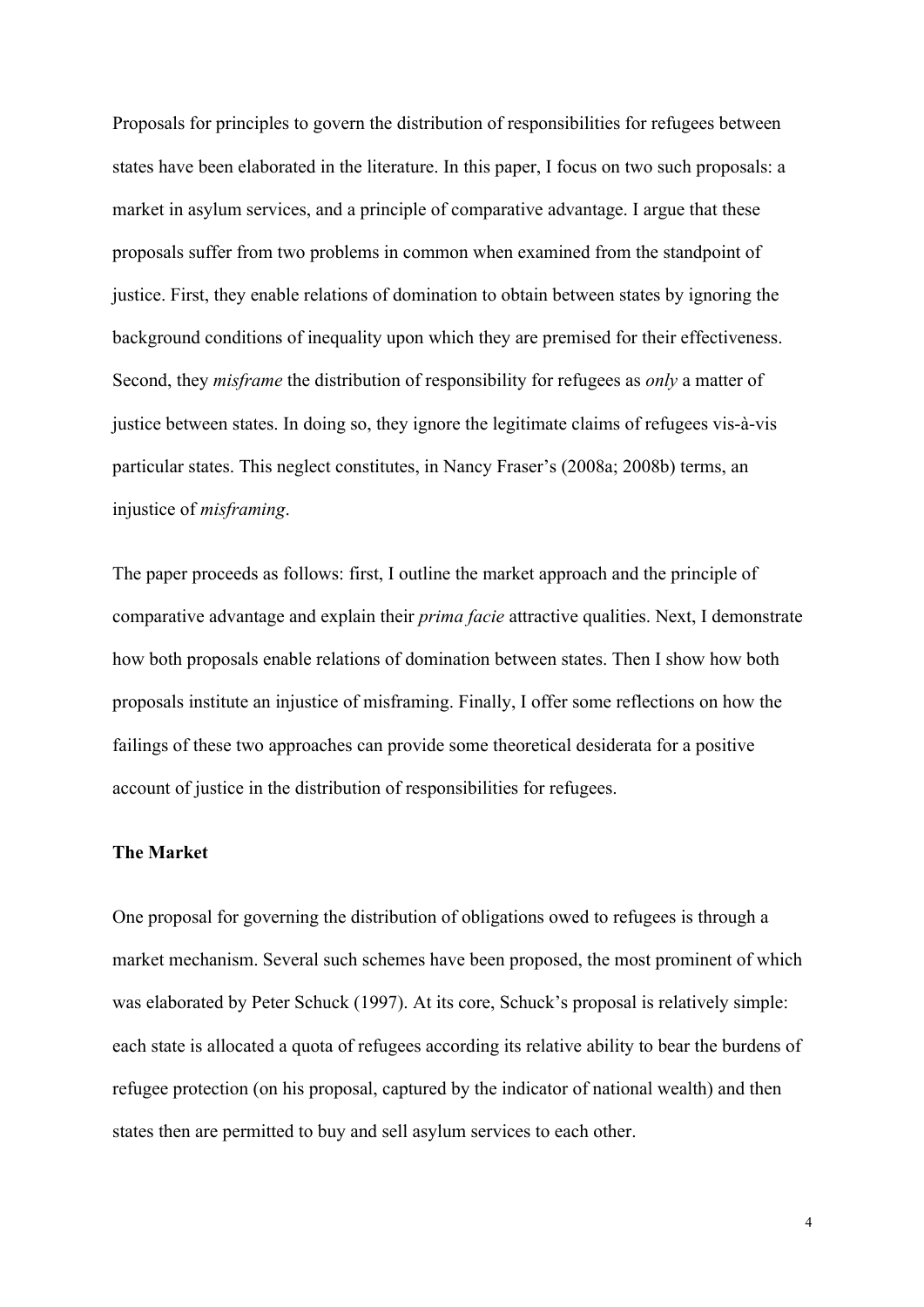Schuck's proposal has five main structural elements:

(1) agreement by states in a region on a strong norm that all ought to bear a share of temporary protection and permanent resettlement needs proportionate to their burden bearing capacity; (2) a process for determining the number of those who need such protection; (3) a set of criteria for allocating this burden among states in the form of quotas; (4) a market in which states can purchase and sell quota compliance obligations; and  $(5)$  an international authority to administer the quota system and regulate this market. (Schuck, 1997, p. 271)

Not all proposals for market mechanisms share all of these features. For example, Johannes Himmelreich (2019) has recently proposed a market in asylum services which omits the quota element, which he argues is more politically feasible. Here, however, I focus on market mechanisms which include a quota element, as they represent a stronger target for my critiques. Market approaches which use a quota system are comparatively more defensible from the standpoint of justice because they begin, at least in principle, with a fair distribution of costs between states. Departures from that distribution are then justified by reference to their being mutually beneficial for the states involved. Absent a quota element, the market mechanism begins with a distribution which leaves the burdens of refugee protection to lie where they fall according to the 'tyranny of geography.'

There are several purported advantages to the market system. The first is that it would increase the *efficiency* of refugee protection. It would give the refugee protection system 'more bang for the buck' (Schuck, 1997, p. 285). Schuck argues that it would shift the locus of protection from higher-cost states to lower-cost states, minimise the costs of moving refugees from a state of first asylum to another state, reduce incentives for long-term protection and expand them for more efficient temporary protection. States would have an interest in keeping protection temporary, since the market price 'would reflect the risk that

5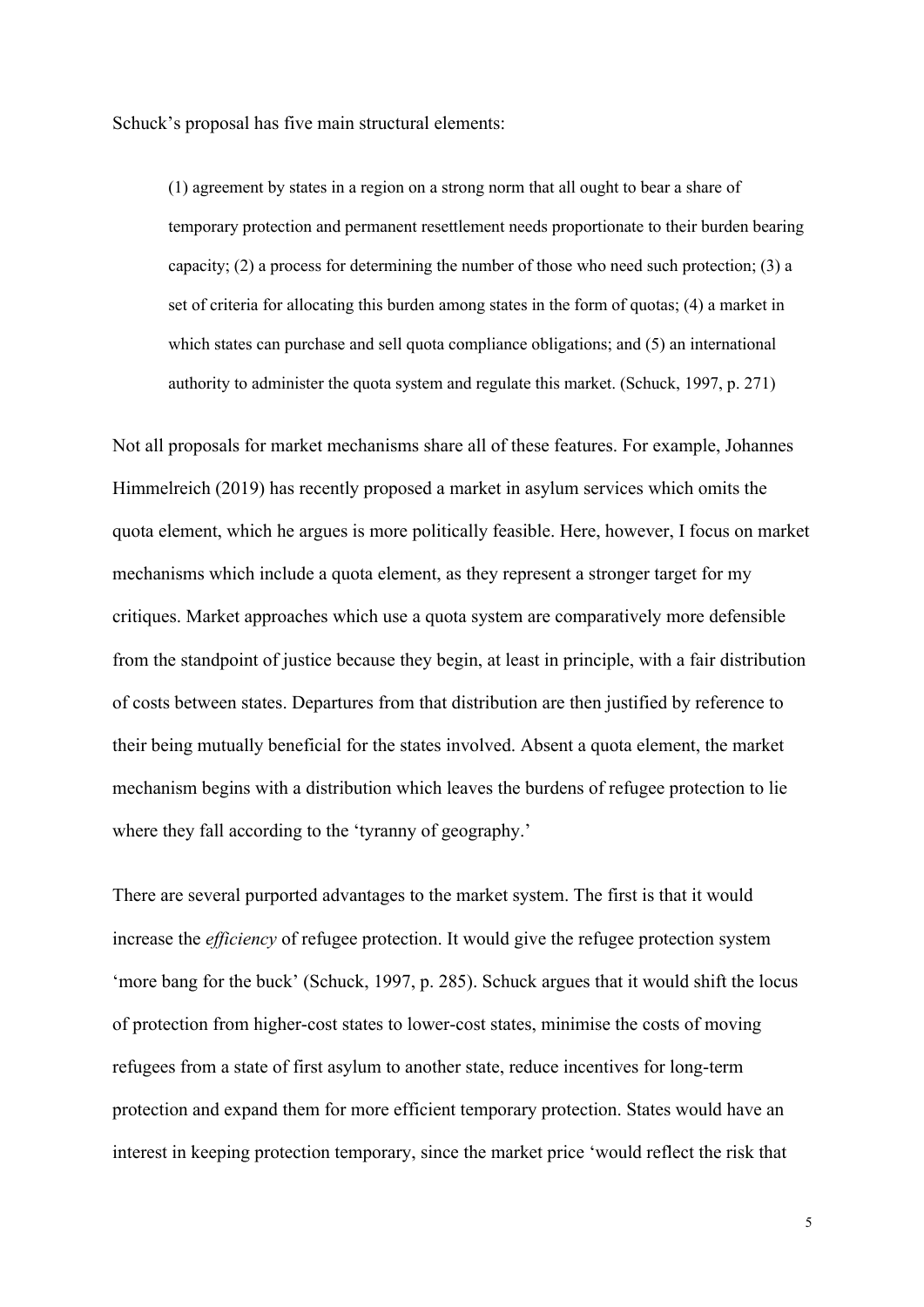protection, initially meant to be temporary, would evolve into more costly situations of longterm custody and permanent resettlement' (Schuck, 1997, p. 285). Enabling states to trade asylum services with each other would be efficient because it would channel their selfinterest productively. Rather than using non-arrival measures, states facing nativist backlashes against hosting refugees would purchase asylum services abroad, and states able to accommodate refugees would gain revenue from doing so – meaning that the overall provision of refugee protection would be expanded at a lower cost. Schuck uses the example of Japan as a country which would be assigned a high quota due to its national wealth but which we would expect to buy asylum services abroad because of its relatively homogenous population and lack of a tradition of refugee protection (Schuck, 1997, p. 284).

Another purported advantage of the market system is that it would expand states' freedom by providing them with flexibility as to how they discharge their obligations to refugees. Jaakko Kuosmanen elucidates this advantage:

If an institutional scheme dedicated to the protection of a human right can take into consideration duty-bearers' desire to voluntarily change places with one another without this leading to any moral problems, it seems reasonable to suggest that the scheme is superior to a scheme that—*ceteris paribus*—does not include the same flexibility. (Kuosmanen, 2013, p. 108)

These two advantages provide initial reasons to favour a market system. Efficiency and the promotion of freedom are virtues of a system of refugee protection. It remains to be seen, however, whether these virtues are being purchased at the price of justice.

# **The Principle of Comparative Advantage**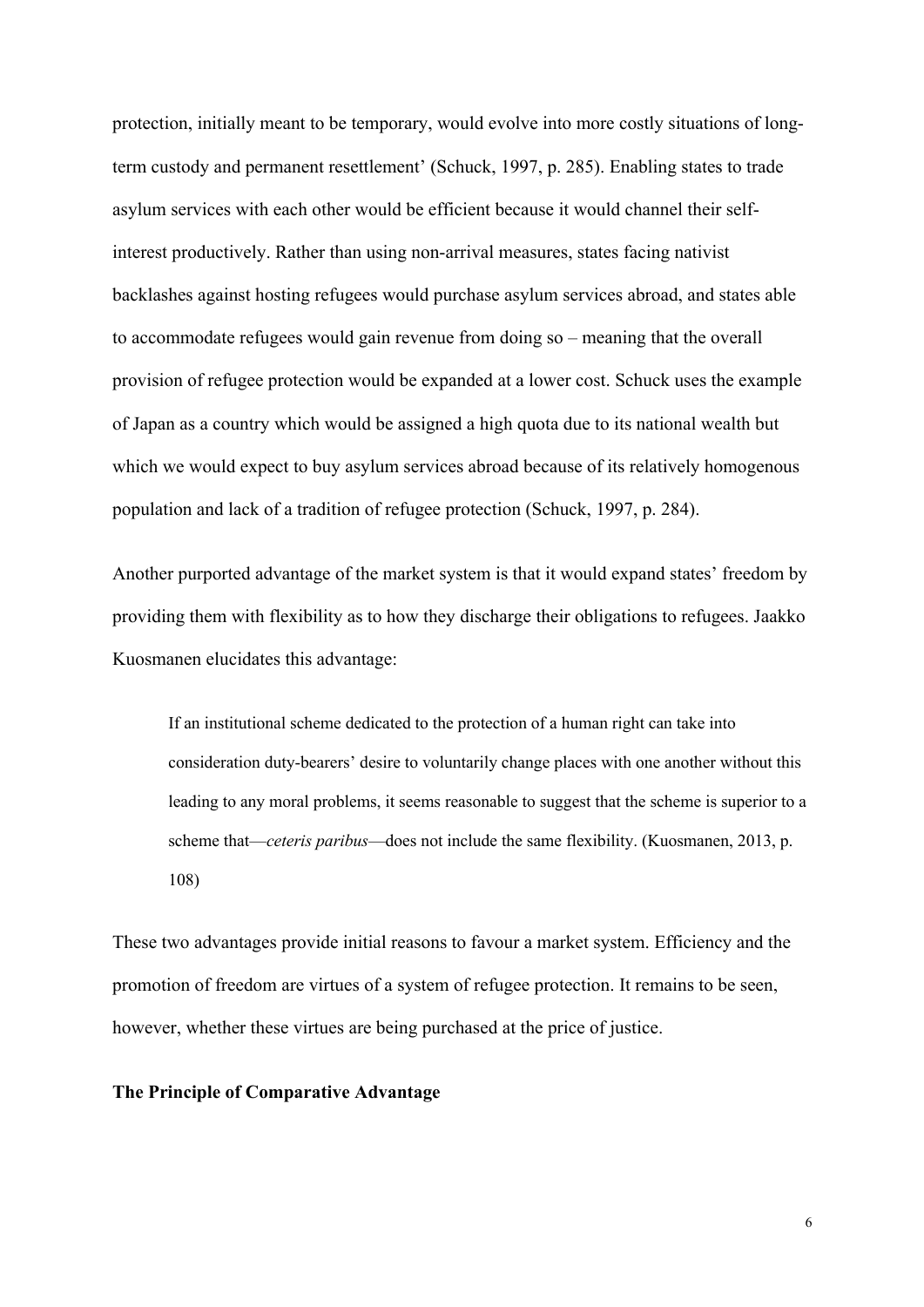Another proposal is to govern the distribution of responsibilities to refugees by a principle of comparative advantage. The principle of comparative advantage has recently been explicitly defended by Alexander Betts and Paul Collier (2017), but they draw on an older proposal from James Hathaway and Alexander Neve (1997). Although Hathaway and Neve use the language of 'common but differentiated responsibilities' in describing their proposal, the organising principle that they use in determining the distribution of obligations can be understood in terms of the principle of comparative advantage (Hathaway and Neve, 1997, p. 145).

The basic idea of the principle of comparative advantage is that the distribution of responsibilities to host refugees and to bear the costs associated with hosting refugees should be organised according to states' relative strengths. Hathaway and Neve argue that their approach 'recognizes that it is unrealistic to expect all states to make an identical contribution both to receiving refugees and to financing the costs of the protection regime.' Rather, they propose, our principles should 'take account of real differences in the relative abilities and circumstances of states and seek to maximize the overall commitment to protection by drawing on the comparative strengths of each member government' (Hathaway and Neve, 1997, p. 145). Similarly, Betts and Collier argue that a distribution of responsibilities ought to play to the relative strengths of each participating state. They argue that a reformed refugee regime should use 'the potential of different capabilities to harness the gains from *comparative advantage*' (Betts and Collier, 2017, p. 103 – emphasis original) and that 'all states can be better off if there is a degree of specialization, with states focusing on making contributions that they are relatively best placed to make' (Betts and Collier, 2017, p. 208).

Specialization, in the context of the refugee regime, is understood as meaning that some states are more able to *host* refugees, whilst some states are more able to *pay* for the

7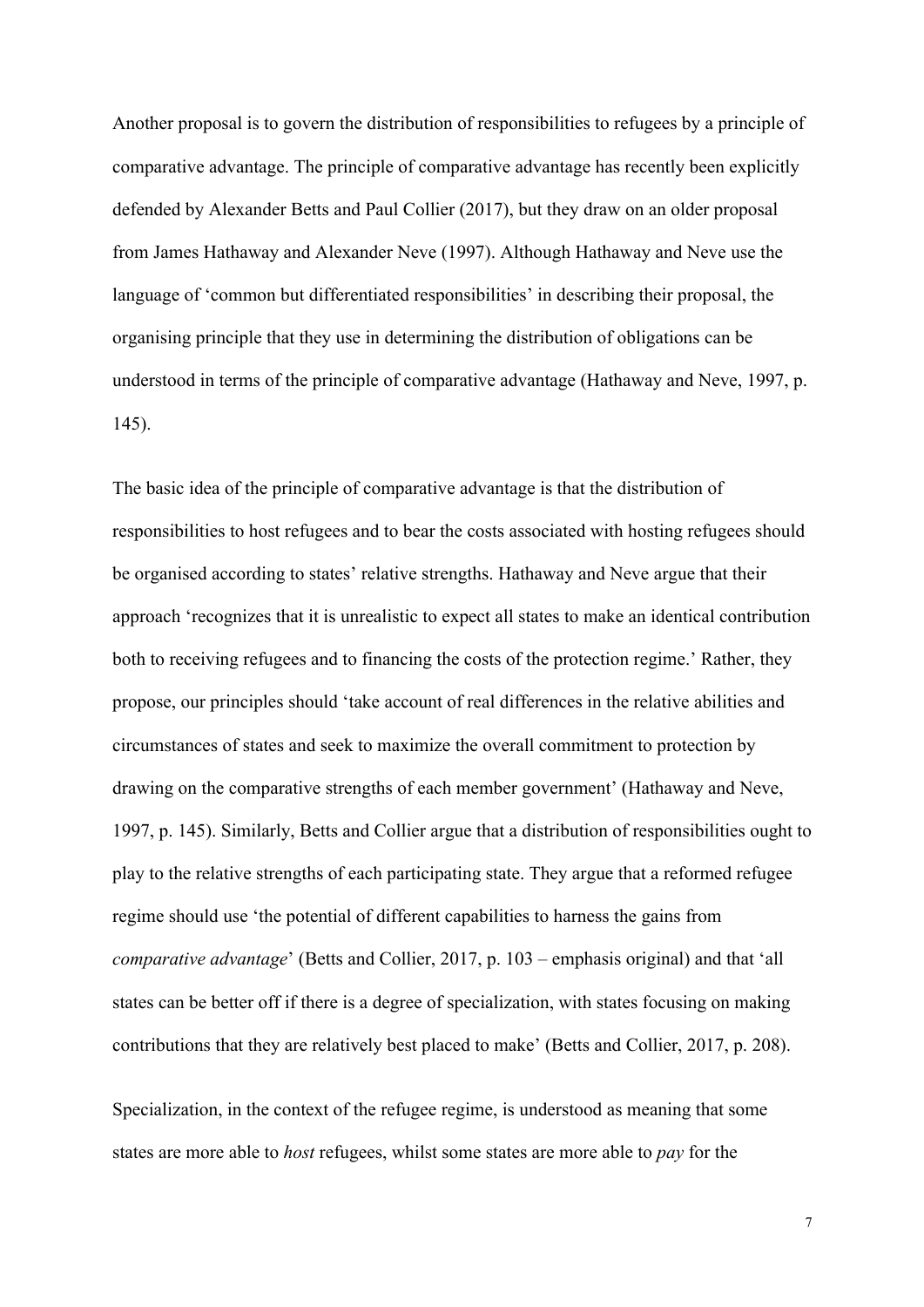protection of refugees. Richer states in the Global North pay to finance protection elsewhere, in states which are more geographically and culturally proximate to refugee-producing regions. Hathaway and Neve outline the criteria for decision-making about the locus of refugee protection:

First and foremost, responsibility sharing allocations should be predicated on a careful assessment of implications for physical security. Second, functional compatibility between refugees and their potential host communities is of vital importance. Third, attention should be paid to cultural harmony. The existence of ethnic, religious, or other bonds between refugees and the population of a particular host state is often indicative of a situation in which refugees are most likely to be most readily accepted. Fourth, geographical proximity between the state of asylum and the country of origin is desirable to allow for ongoing contact between refugee and stayee communities, and ultimately to facilitate repatriation. (Hathaway and Neve, 1997, p. 204)

This, as they recognise, will lead to a distribution where most refugees are hosted in the Global South. Northern states, by contrast 'would more often contribute by a combination of fiscal transfers and residual resettlement opportunities' (Hathaway and Neve, 1997, p. 205). Betts and Collier build on Hathaway and Neve's proposal by arguing that refugees in the Global South can be turned into productive assets for hosting states' economies and refugees' autonomy enhanced by the creation of 'special economic zones' (SEZs) for refugees built up by foreign investment (Betts and Collier, 156-181).2 Indeed, a pilot project along these lines has now been set up in Jordan. The distribution of obligations to refugees on this proposal remains structured by the principle of comparative advantage. As Betts and Collier put it: 'the

<sup>&</sup>lt;sup>2</sup> See also Betts and Collier (2015, 2016). The creation of SEZs also raises important moral questions about the possibility of protecting refugees against labour exploitation, which I do not pursue here.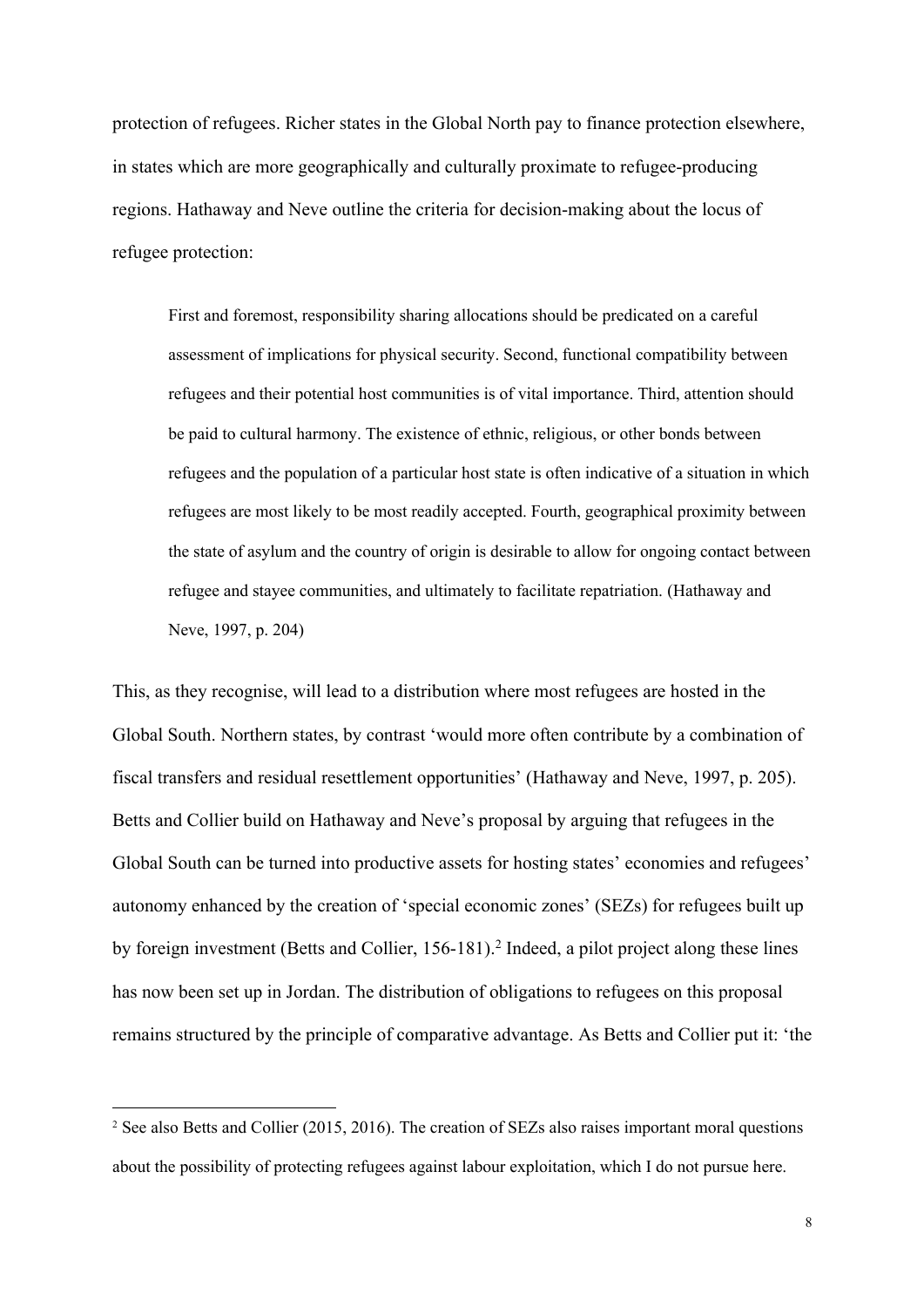countries that are spatially and culturally proximate provide the location for the havens, but the rich countries provide the jobs' (Betts and Collier, 2017, p. 107).

The main purported benefit of the principle of comparative advantage is also that it is efficient. It is efficient, it is argued, since it also channels states' self-interest productively. It would, according to Hathaway and Neve (1997, pp. 145-146), respond to Northern states' desires to avoid fraudulent asylum seekers entering their territory whilst addressing Southern states' concerns about the sustainability and fairness of hosting the lion's share of the refugee population. The result of such a congruence of interests is that a stable system of refugee protection, unmarred by non-arrival measures and chronic funding gaps, can be maintained to the benefit of both refugees and states upholding the regime.

A second purported advantage of the principle of comparative advantage is that it works to the benefit of refugees, since refugees have an interest in being in states which are culturally or geographically proximate to their home state, or so the defenders of the principle of comparative advantage claim (Betts and Collier, 2017, p. 107). Hathaway and Neve write:

Refugees often make choices about where to flee based on the very factors that we believe should guide the interest-convergence groups' decisions about apportioning the responsibility to afford temporary protection: security, functional compatibility, cultural harmony, and geographical proximity. (Hathaway and Neve, 1997, p. 205)

Again, it is worth noting that these purported advantages, if they can be upheld, are important. Efficiency is important in that it means protecting a greater overall number of refugees. If refugees' own interests are also advanced by the locus of protection, then this is also to the credit of the structure of the regime.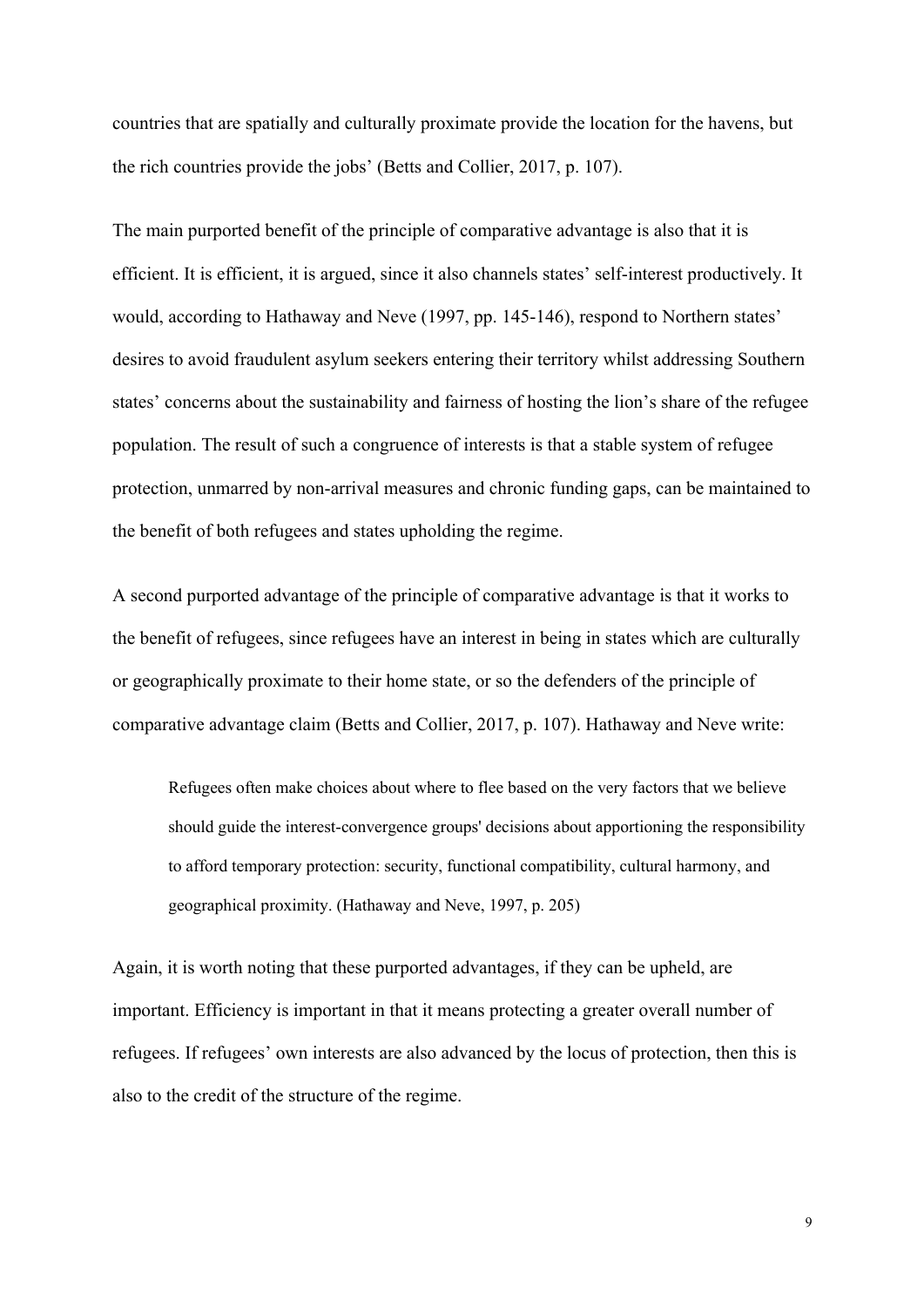It is also worth noting, however, that there is nothing about the principle of comparative advantage itself which guarantees that both of these advantages will coincide. Unlike in the market system, where efficiency and freedom are linked structurally, efficiency and refugees' interests are aligned only contingently. The principle of comparative advantage itself only directs the refugee regime to play to states' relative strengths in order to harness the gains in efficiency. Even if this aligns with refugees' interests at the moment, nothing guarantees that it will align with refugees' future interests. In the case of a trade-off between refugees' interests in a particular location and states' relative strengths, the principle prioritises the latter over the former.

## **Domination**

Both the market mechanism and the principle of comparative advantage represent significant departures from a distribution of obligations governed by the 'tyranny of geography' and seek to address the problem of the maldistribution of the burdens of the refugee regime. In doing so, however, they enable relations of domination between states. The complaint of domination between states has been most forcefully articulated by partisans of 'republican internationalist' views about global justice (e.g. Laborde and Ronzoni, 2016). For our purposes, however, the critical force of the complaint of domination is that it reveals flaws which are internal to the market mechanism and the principle of comparative advantage. The market mechanism purports to expand states' freedom, but it depends upon an impoverished conception of freedom. The principle of comparative advantage purports to further states' interests, but it depends on a narrow view of the short-term interests of disadvantaged states which accedes to existing injustices in the international order. We need not take on the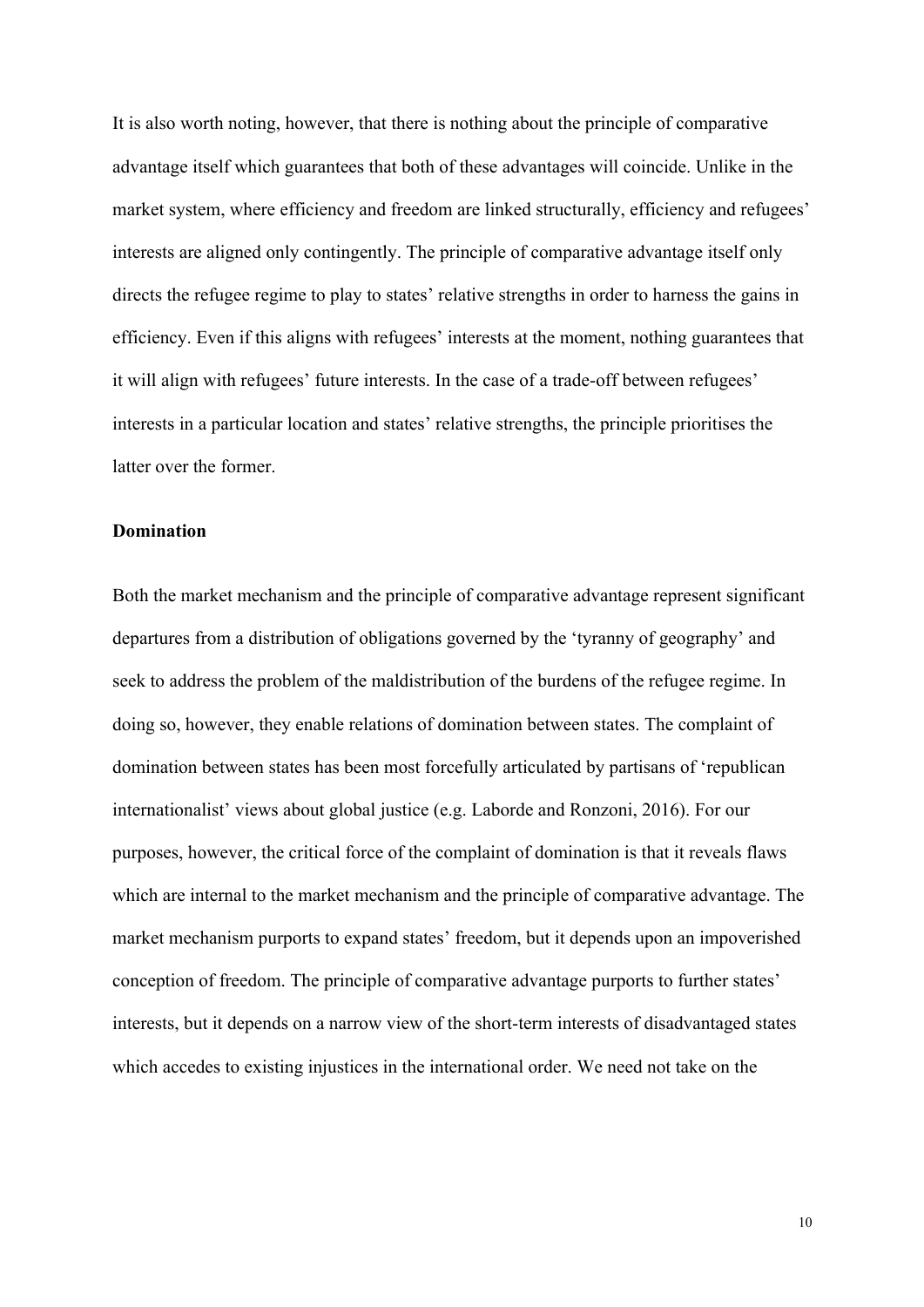commitments of republican internationalism wholesale for the complaint of domination between states to have critical force.3

Theorists of domination have generally taken relations of domination to be social relationships upon which a participant is dependent, where one social actor (an individual or a collective) wields arbitrary power over the dependent participant. Frank Lovett, for example, takes persons or groups to be subject to domination 'to the extent that they are dependent on a social relationship in which some other person or group wields arbitrary power over them' (Lovett, 2010, p. 119). Clearly, the concepts of a *social relationship*, *dependence*, *power* and *arbitrariness* permit multiple interpretations, and I cannot do justice to the extensive debates over these concepts in the literature. Following Lovett (and Max Weber), I understand a social relationship as one in which 'the action of each account of that of others and is oriented in these terms' (Lovett, 2010, p. 35; Weber, 1978, p. 26). A person or group's dependence on a social relationship can be understood in terms of the expected costs of exiting such a relationship; one's dependence on a social relationship is high to the extent that the net expected costs of exiting that relationship are high (Lovett, 2010, pp. 38- 40). The concept of power is the subject of extensive debate in the literature.4 For our purposes, a rough-and-ready conception of power, according to which having *power over* another means being able to induce another to do something that they otherwise would not do, will suffice. Roughly, power is 'arbitrary' when it is wielded according to the will of the power-holder. Some suggest that this is so when it is wielded without regard to the interests of those affected, whilst others suggest that it is so when effective and appropriate procedural

<sup>&</sup>lt;sup>3</sup> I thank an anonymous reviewer for pushing me to clarify the status of the critique of domination.

<sup>4</sup> Important contributions here include Dahl (1957), Barry (1980), Dowding (1991), Lukes (2005) and Forst (2015).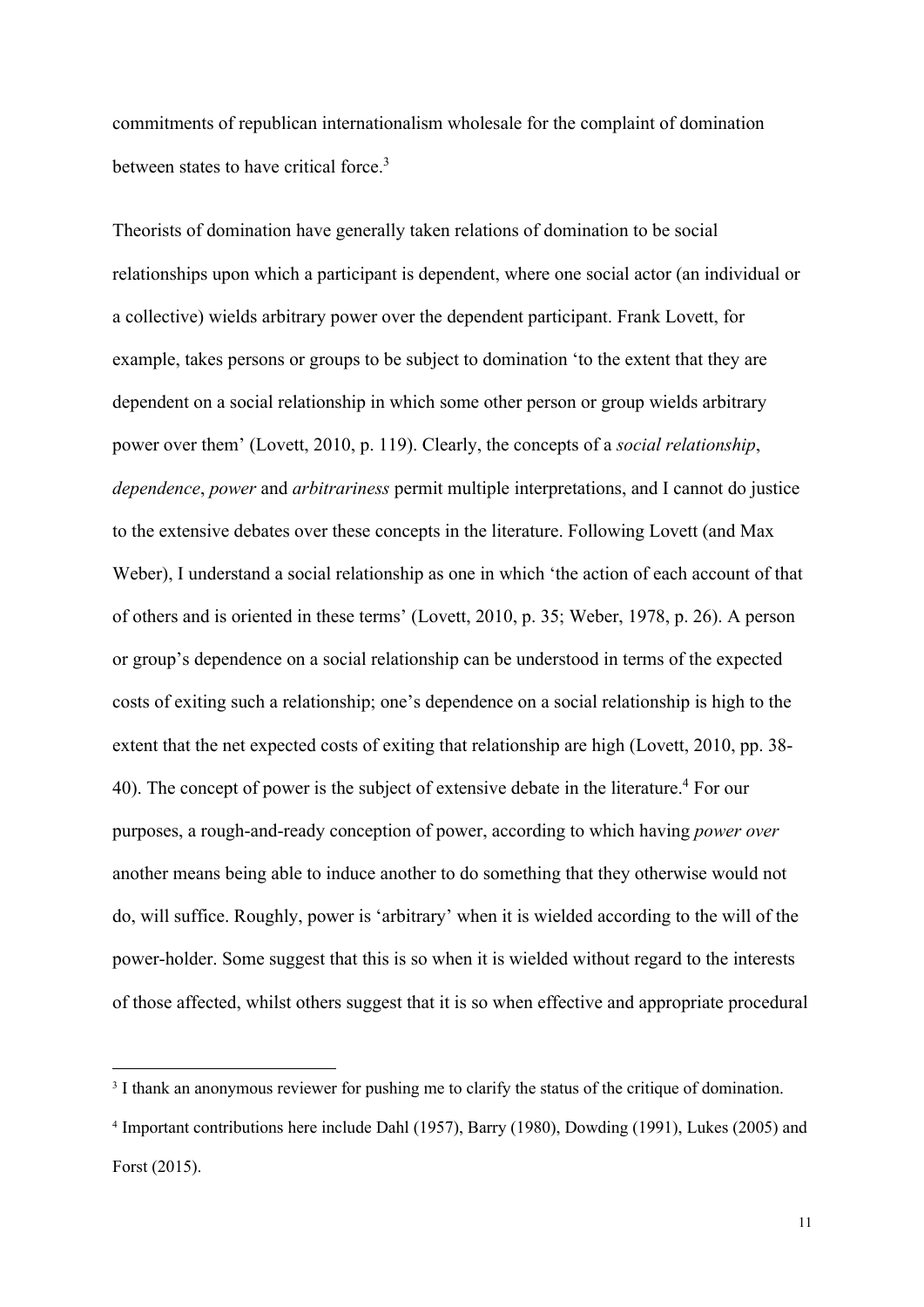constraints are not in place.5 Others have argued that it is not arbitrariness *per se* which obtains in cases of domination, but rather that domination obtains when one party's exercise of power over another takes place in a way which expresses disrespect to the dominated party (Vrousalis, 2013, p. 139). Here, I remain agnostic between these positions, and in the case at hand, power does not track the interests of those over whom it is wielded, is not procedurally constrained, and is wielded in ways which express disrespect.

With this all-too-brief sketch of what is meant by 'relations of domination,' we can now consider how the market system and the principle of comparative advantage enable relations of domination between states. To see this, we must first recognise that it is not states' 'negative' sovereignty, understood as freedom from interference in internal affairs, which is at stake here. Rather, what Miriam Ronzoni calls the 'positive' aspect of state sovereignty, which concerns 'the substantive problem-solving capacity of states' and 'the ability to make meaningful and genuinely discretionary choices on a range of issues,' (Ronzoni, 2012, p. 574) is at stake. The modern state is not an autarkic unit; states depend on wider relations of trade, governance (and so on) in order to be able to make meaningful policy choices. As David Held has ably demonstrated, developments such as human rights, the internationalisation of security, environmental changes, the communications revolution and the deregulation of capital markets have 'combined to create forms of regional and global interconnectedness which are unique, which are more intensive and extensive than ever before, and which are challenging and reshaping our political communities and, in particular, aspects of the modern state' (Held, 2000, p. 396). This is not to say that the modern state is defunct and that all power now rests in the hands of transnational networks. Rather, it is to say that for the modern state to achieve positive sovereignty, understood as institutional 'self-

 $5$  For the former view, see Pettit (1997, p. 55). For the latter, see Lovett (2010, pp. 113-117).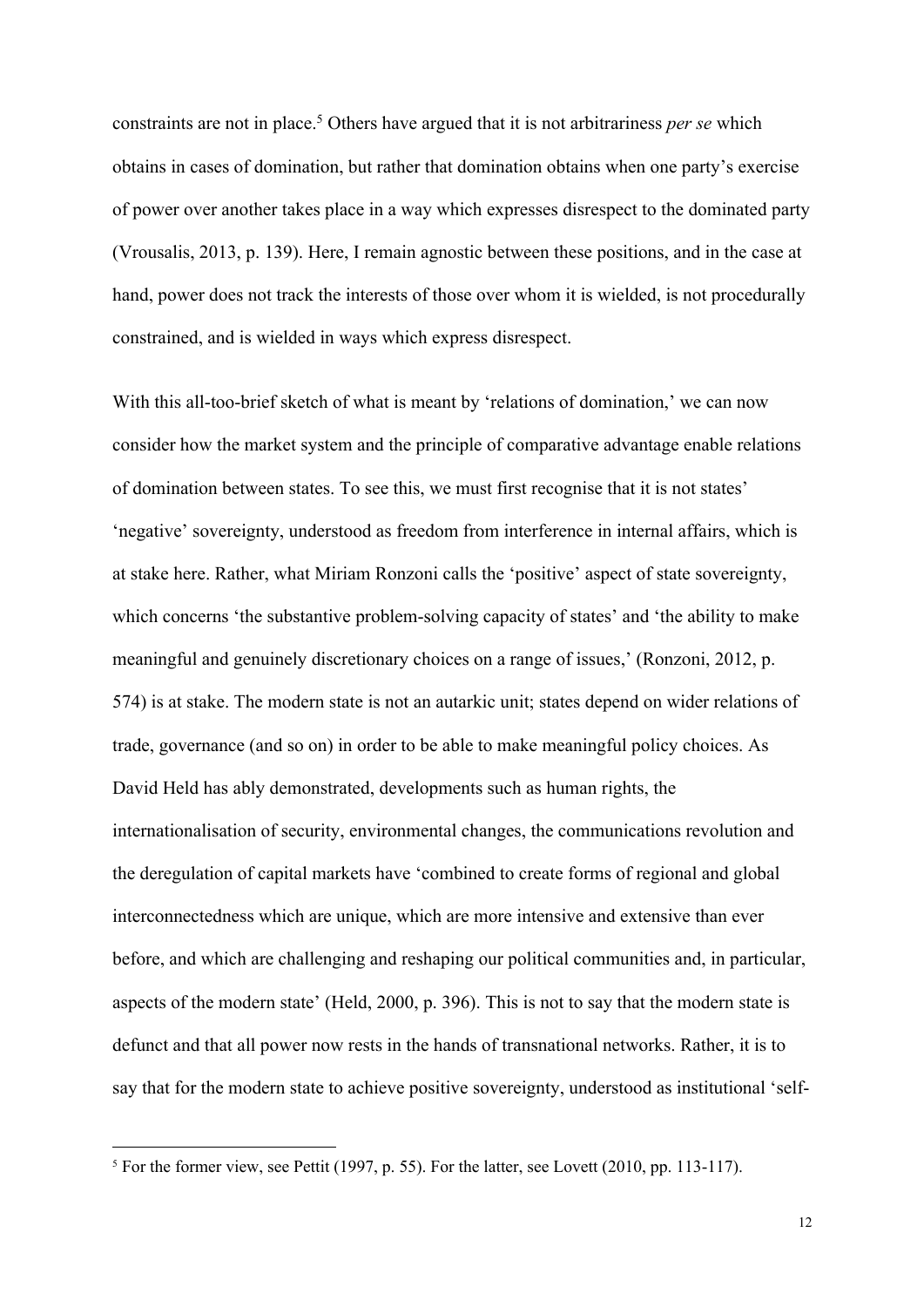mastery,' non-interference is not enough (Ronzoni, 2012, p. 577). States depend on wider relations with others, and can be blocked from making meaningful and genuinely discretionary choices when they are dependent on the arbitrary will of other states. The state's capacity to achieve positive sovereignty is dependent not *only* on non-interference, but on the 'background justice' of the international order – the regulations and lack of regulations which constrain the actions of others and which make it possible for states to make genuinely meaningful policy choices.<sup>6</sup>

Neither the market system nor the principle of comparative advantage, unless it were coercively imposed, would involve direct interference in the state's internal affairs. Rather, both undermine the ability of disadvantaged states to make meaningful and genuinely discretionary choices. Consider first the market. It is unlikely that any agent would compel a disadvantaged state to enter the asylum market as a seller under the threat of coercive force. However, states are not on equal terms when it comes to choosing whether to enter into contractual relations in buying and selling asylum services under background conditions of inequality. Poorer states which lack resources crucially needed for their own development would likely have no effective choice but to host refugees, whereas richer and more powerful states would have effective choice. Though poorer or less powerful states may not be coercively interfered with, achieving positive sovereignty may become conditional on their accepting offers to sell asylum services. Successful relations in, for example, trade or visa liberalisation may become a *quid pro quo* for entering the asylum market as a seller. Or, poorer or less powerful states may simply enter the asylum market with the expectation that this will help them to maintain the relationship that they need in order to achieve positive sovereignty in some domain in the future. As Cécile Laborde and Miriam Ronzoni argue,

<sup>6</sup> For the notion of 'background justice' in the international order, see Ronzoni (2009).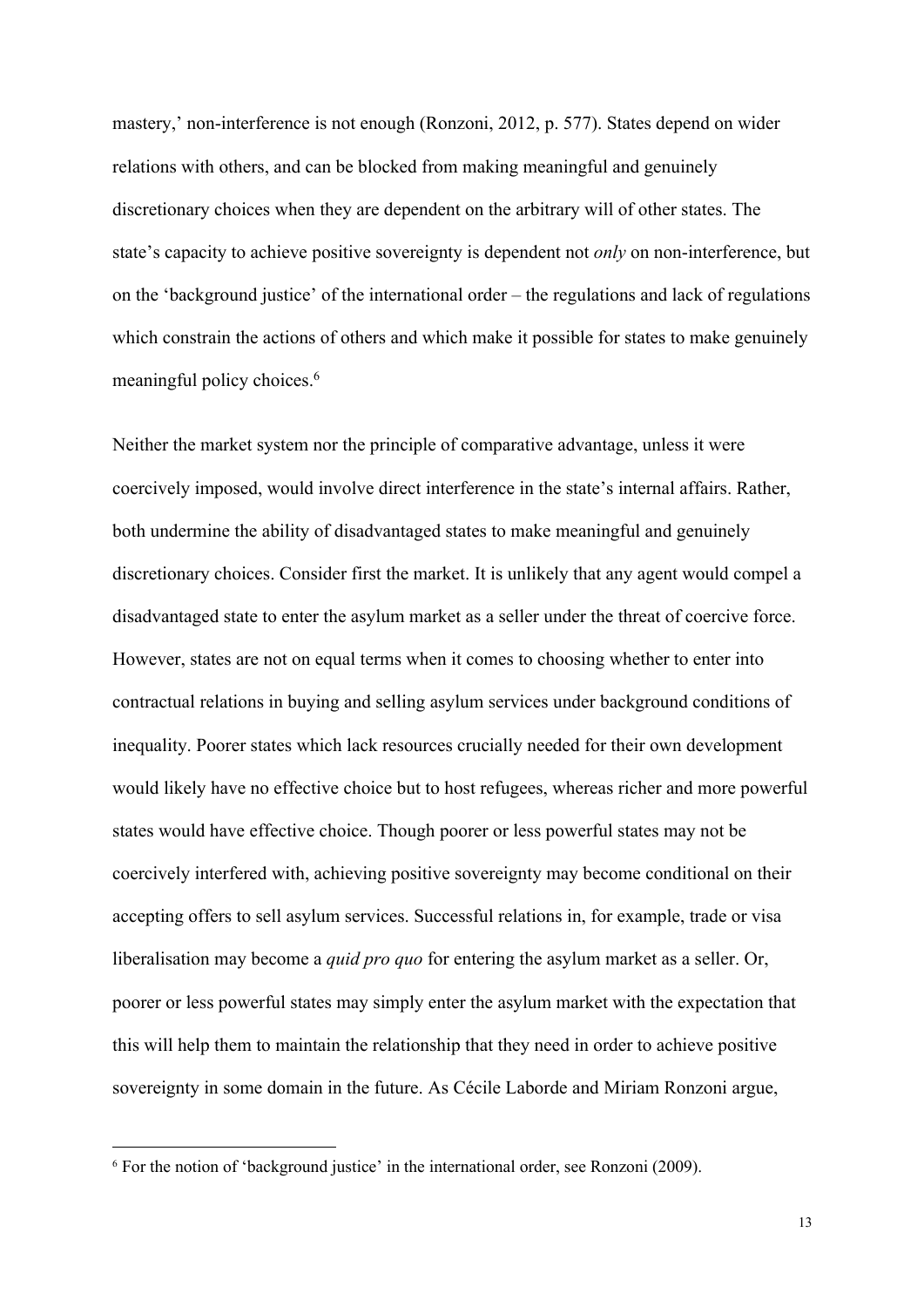'when poor countries ingratiate themselves to please the richer states they depend on, without stronger states making any explicit demand or threat, we have a paradigmatic case of international domination without interference' (Laborde and Ronzoni, 2016, p. 289). Once this becomes clear, the apparent virtue of freedom in the market system seems to ring hollow. Under the market system, perhaps richer and more powerful states have the genuine and effective ability to make choices in buying or selling asylum services, but poorer and less powerful states certainly do not.

The principle of comparative advantage operates similarly. It is highly unlikely that a scheme based on this principle would be implemented coercively. Rather, it would likely be the subject of an international agreement, such as the *Global Compact for Refugees*. Because the principle of comparative advantage takes national wealth to be a particular 'strength' that a state might have, akin to geographical and cultural proximity, it becomes a *de facto* way of assigning responsibilities for hosting refugees to those states in refugee-producing regions and allowing states in the Global North to buy their way out of hosting refugees. The principle of comparative advantage appeals to the interests of states in the Global North in keeping refugees outside of their territory. For Southern states, although it takes their interests into account in that it represents an improvement on the presently unjust *status quo*, it does not pay any attention to what their interests would be *were it not for the present unjust background conditions*. It represents the interests of states under conditions of an imbalance of power, not the interests of free states. Why would poorer and less powerful states agree to an international agreement along these lines? They would do so for exactly the same reasons that they would enter the asylum market as a seller – because of a practical need for financial resources or because of an expectation that their acquiescence would lead to successful relations in other domains needed for them to achieve positive sovereignty.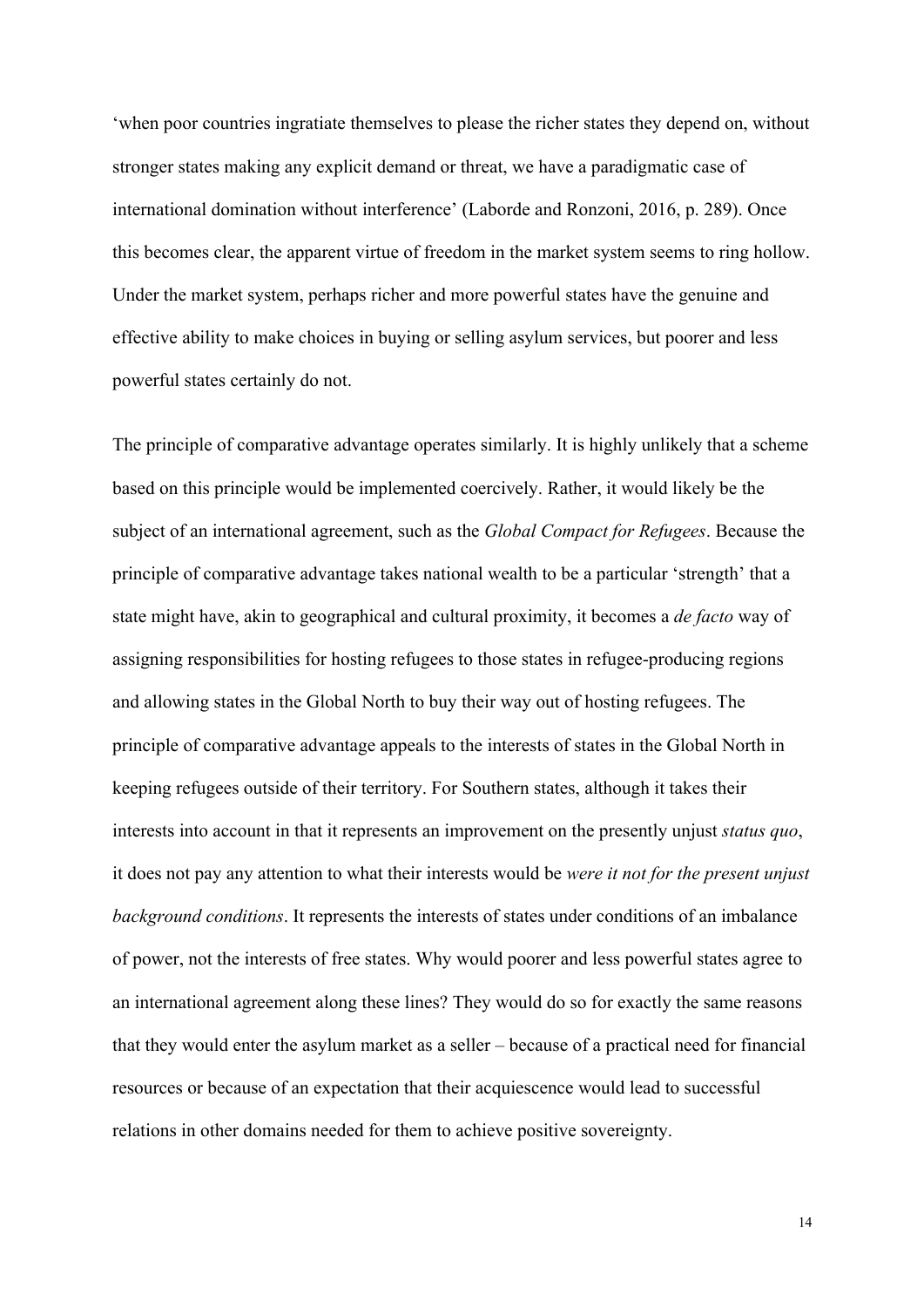The forms of power that richer and more powerful states may exercise over poorer and less powerful states in these contexts may be narrowly economic forms of power – for example, where transfers of development aid or trade liberalisation agreements are made conditional on poorer states acceding to the demands of richer states. In such cases, the relation between richer and poorer states might be plausibly described as a relation of exploitation, at least according to some conceptions of exploitation.<sup>7</sup> In other cases, the forms of power that more powerful states exercise will not be narrowly economic – for example, where accession to regional associations, diplomatic goodwill or the benefits of military security are made conditional on less powerful states acceding to the demands of more powerful states. In either case, however, the relationships between states that would obtain under either the market system or the principle of comparative advantage can be characterised as ones of domination on the basis of the criteria set out above. Poorer and less powerful states are dependent on their social relationships with richer and more powerful states, because they need to be engaged in such relationships in order to achieve positive sovereignty. The 'exit costs' of leaving such a relationship would be high, given the difficulties of operating autarkically in

<sup>7</sup> According to Nicholas Vrousalis' (2013, p. 132) account of exploitation, which he restricts to the economic sphere, 'A exploits B if and only if A and B are embedded in a systematic relationship in which (a) A instrumentalizes (b) B's vulnerability (c) to extract a net benefit from B.' In the case at hand, (a) richer states instrumentalise (b) poorer states' economic vulnerability (c) in order to extract the benefit of achieving their narrowly self-interested goal of refugees being located elsewhere. If this is best understood as a case of exploitation, then this appears to lend support to Vrousalis' claim that exploitation is a form of domination. However, other plausible accounts of exploitation are available, and nothing in my argument hangs on this being a form of exploitation. Important contributions on exploitation include Roemer (1982), Steiner (1984), Werthermeier (1996). For an overview, see Vrousalis (2018).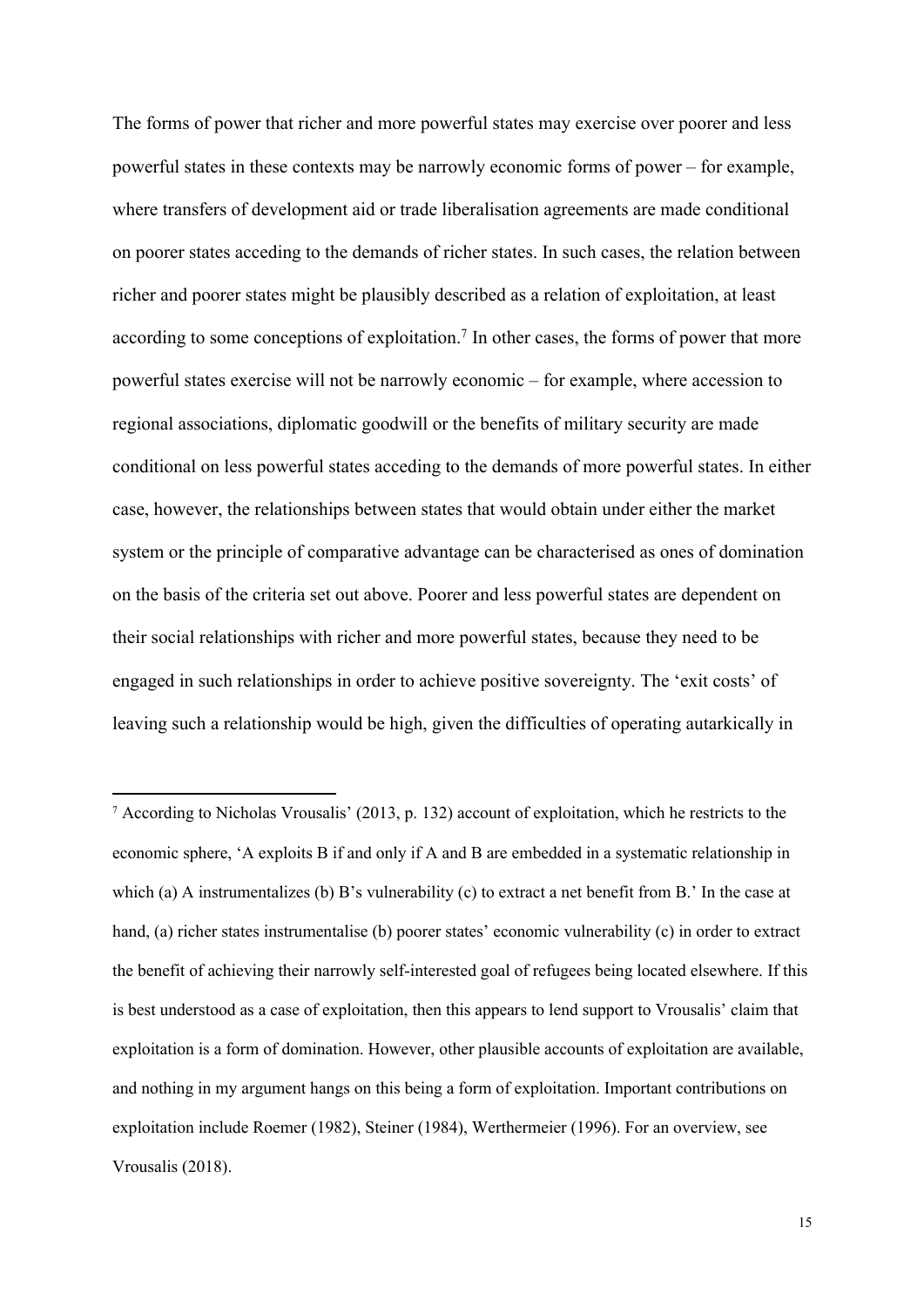the context of a globalised international order. The states upon which they are dependent are generally the richer and more powerful states, which are able to determine the range of options available to poorer states. They have power over these poorer and less powerful states because they are able to induce them to choose options that they would otherwise not choose, were the background conditions not ones of inequality. Finally, the wielding of this power in the context of the refugee regime would be arbitrary; it would issue from the will of the more powerful states, fail to track the genuine interests of the less powerful states, and would not be constrained by appropriate and effective procedures. Such exercises of power would also express disrespect, in that they could not be mutually justified in what Vrousalis calls an 'embarrassment-free dialogue amongst interested parties' (see Vrousalis, pp. 139-140). As such, the relations engendered by market system and the principle of comparative advantage would be ones of domination between states.

The problem of domination becomes worse if we recognise that, under some conditions, refugees can be *produced* by the activities of richer states. Consider, for example, those made refugees by the impacts of climate change. Under current international law regulating refugee status, those displaced by the impacts of climate change are not eligible for refugee status, which is rather ascribed on the basis of a well-founded fear of persecution (*Convention Relating to the Status of Refugees*, article 1). This basis, however, is contested in the literature, with some arguing for an expansion of the grounds of refugee status (e.g. Shacknove, 1985; Gibney, 2004; Carens, 2013).<sup>8</sup> According to one plausible reconstruction of the normative rationale for the refugee regime, refugees are those whose basic rights are unprotected in their own state and who must appeal to the international society of states for

<sup>&</sup>lt;sup>8</sup> For accounts which defend the relevance of persecution, see Cherem (2016), Lister (2013) and Price (2009).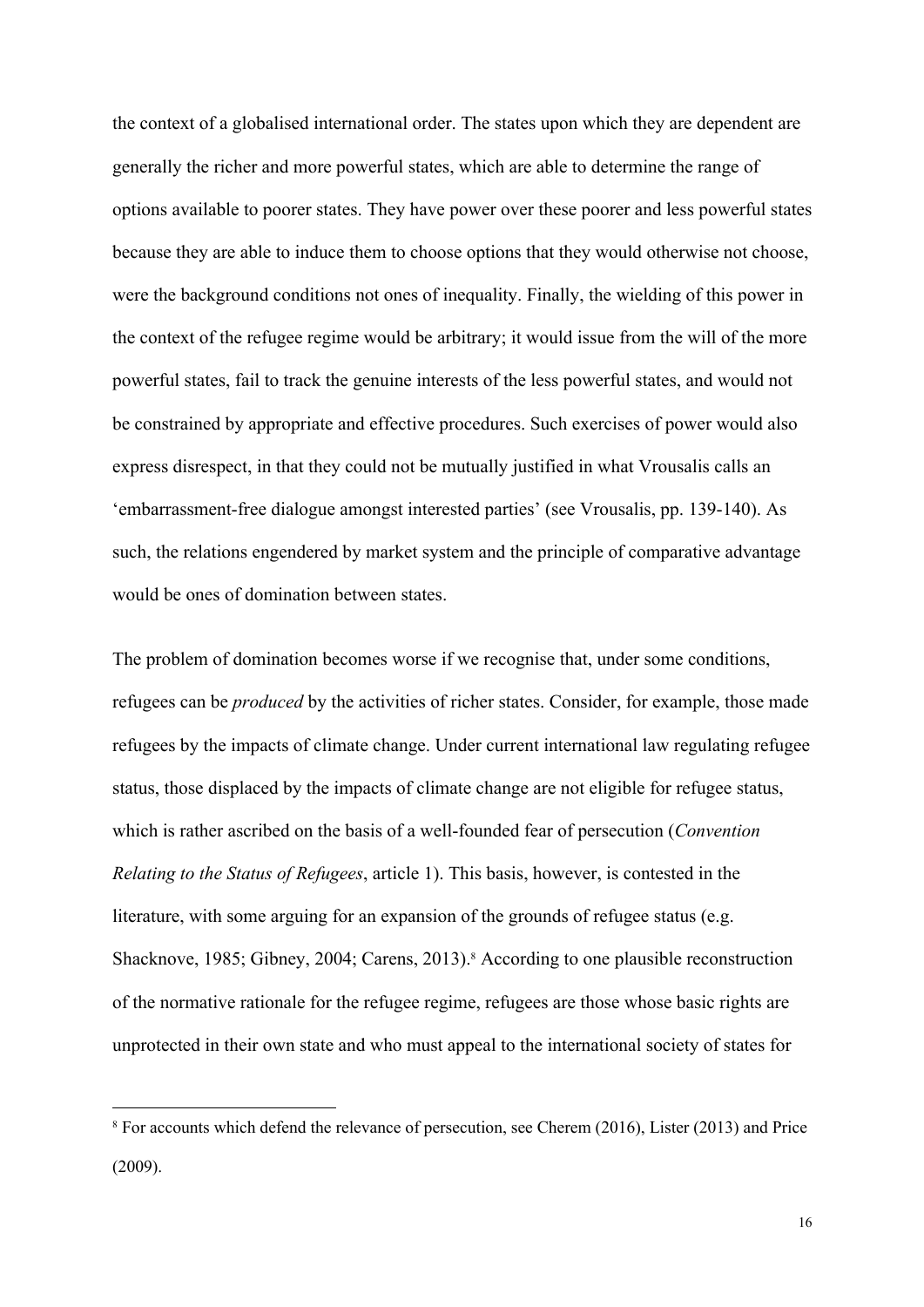their protection (Owen, 2016a, p. 280). The refugee has an '*exceptional*' status in the international order, in that she is 'entitled to the *protection of a state which is not their own*, in the context of a predominant norm of global governance that states are fundamentally responsible to, and for, their own citizens' (Owen, 2016, p. 271 – emphasis original). It is entirely plausible that the impacts of climate change will render some individuals unable to avail themselves of the protection of their own state, and in need of protection by the international society of states. Consider, for example, the effects of slow-onset events such as sea-level rise, sudden-onset extreme weather events, or cases of civil unrest and generalised violence where climate change has had some causal role in creating resource scarcity.9

In this context, the domination of poorer and less powerful states by richer states compounds itself. In fossil fuel economies, the production of wealth is systematically related to increasing greenhouse gas emissions. The cumulative impact of these emissions is that some are rendered refugees. Richer states are able to outsource the protection of refugees to poorer and less powerful states precisely because of their wealth – wealth that they have generated through fossil fuel economies. As such, through their production of wealth, they both contribute to the growing numbers of refugees and keep those refugees outside of their borders. The increased burden on the refugee regime brought about by the production of wealth in fossil fuel economies is, on this picture, a negative externality. Richer states, at least as long as they maintain fossil fuel economies, can simply pay poorer states a portion of their growing wealth in order to be able to ignore the consequences of their energy-intensive economies. In doing so, they create a greater burden for the system as a whole and privatise the benefits of doing so. Richer states are able to gain wealth and influence, further strengthening their bargaining position, but poorer and less powerful states are unable to

<sup>9</sup> For a good overview of the dynamics of climate-induced displacement, see Kälin (2010).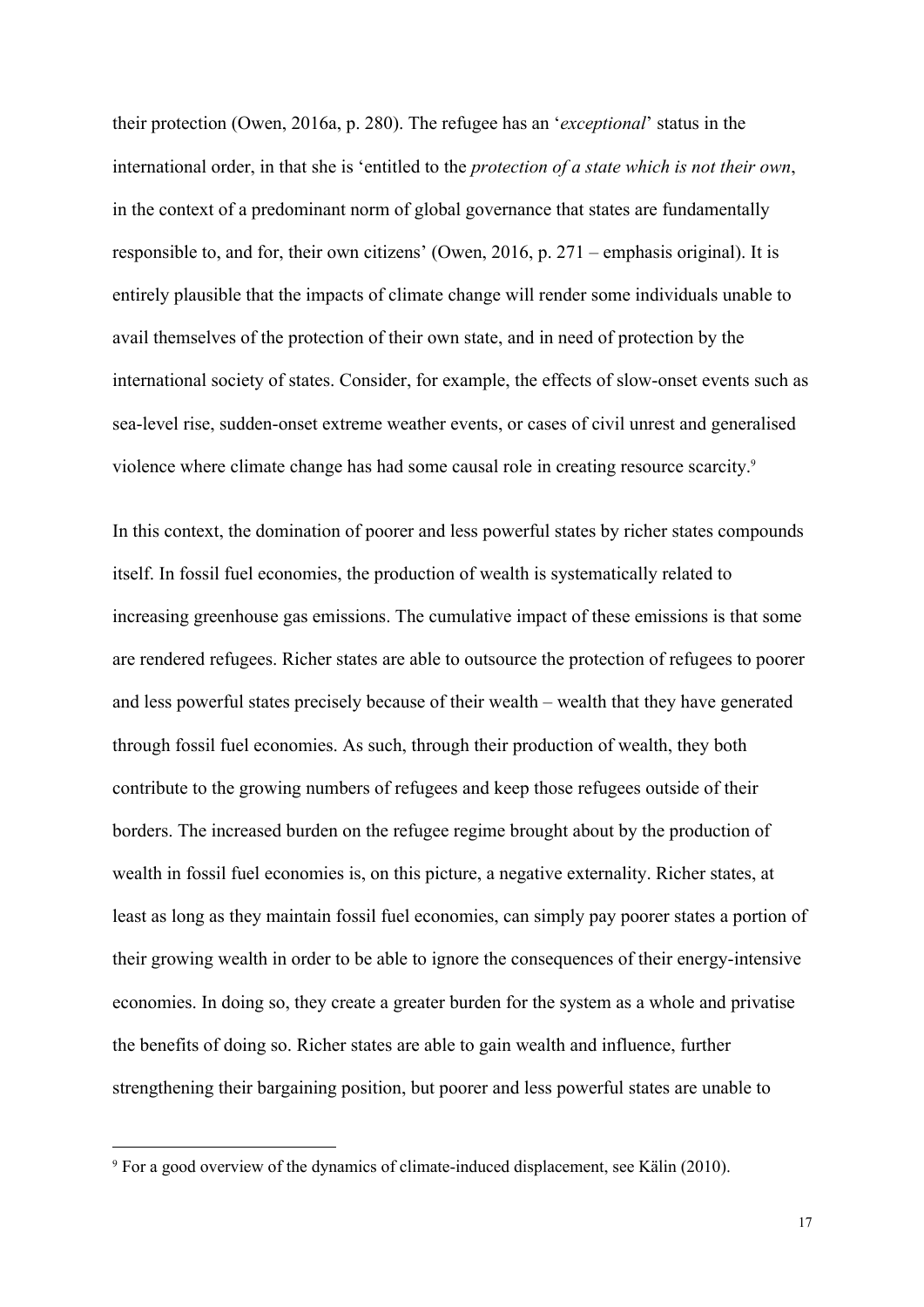similarly benefit from the production of wealth since they are unable to induce richer and more powerful states to host refugees. The market system and the principle of comparative advantage ignore this dynamic in the relation between the production of wealth and the assignment of refugee hosting obligations to poorer and less powerful states.

Both Hathaway and Neve and Schuck recognise that their proposals would lead to a distribution of refugees where most are hosted in the Global South. Hathaway and Neve (1997, pp. 205-206) argue that this is acceptable because states in the Global North currently maintain this dynamic through their usage of non-arrival measures, and their proposal would make the responsibility sharing more equitable. Their proposal is supposedly defensible because it represents an improvement on the already unjust *status quo*. Similarly, Schuck writes:

Although the proposal entails many problems, virtually all of those problems already exist, sometimes to an even greater degree, in the current system. For this reason, I urge the reader to keep the "compared to what" question firmly in mind as she ponders these questions. (Schuck, 1997, p. 250)

Both the principle of comparative advantage and the market system represent an improvement on the current situation, it is argued, since they both involve redistribution which would offset some of the burden currently being borne by those states most affected by the 'tyranny of geography.'

Claiming that the relevant point of comparison is the *status quo*, however, presumes that there are no other possible burden-sharing arrangements that might be put in place. Clearly, a proposal can be better than the *status quo* without it being a proposal that we ought to endorse from the standpoint of justice. A more promising argument would be to argue that these proposals are the most just alternatives in the set of feasible alternatives. If this defence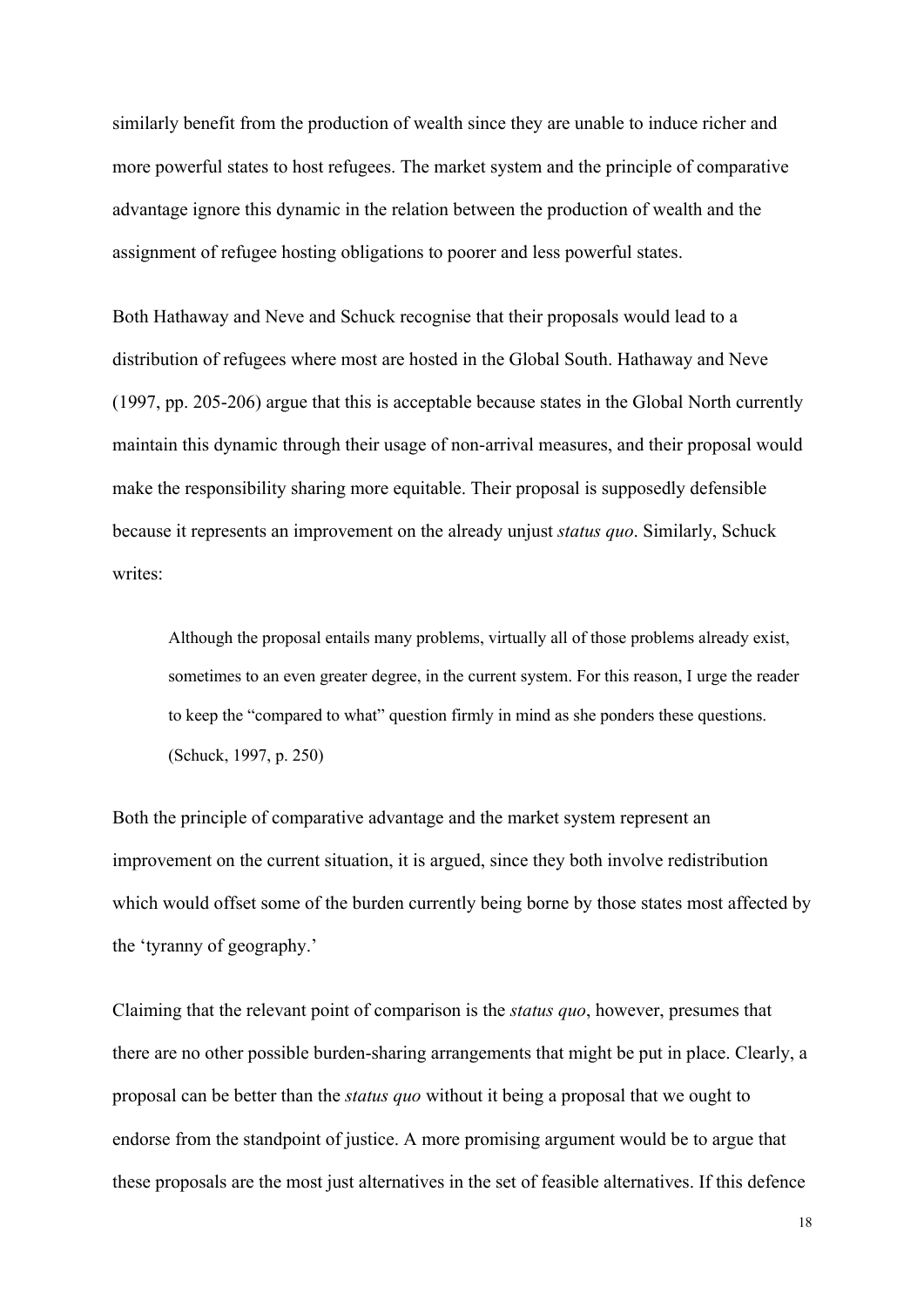is to be upheld, then proponents of these accounts owe us an explanation of why their proposals are not only improvements on the *status quo*, but of why they are the most just feasible arrangements whilst other proposed alternatives are either unjust or infeasible.10 It is worth noting, however, that proponents of these approaches would also face the difficulties of convincing states which benefit from a currently unjust scheme to uphold a scheme which is less to their immediate advantage.

### **Misframing**

Thus far, we have only engaged with the question of the fair distribution of obligations to host refugees in terms of justice *between* states. In this section, however, I put this focus into question. I argue that both the market system and the principle of comparative advantage institute an injustice of *misframing*. The complaint of misframing is conceptually distinct from the complain of domination between states. Both, however, identify important injustices in the proposals for a market mechanism and a principle of comparative advantage. Where the complaint of domination between states focuses on the relations of power that obtain between states in the international order, the complaint of misframing focuses on the relations of justification and participation that obtain between refugees and the global institutions of refugee protection.

The crux of the criticism is that both the principle of comparative advantage and the market system limit the claims of justice which determine how obligations are distributed to those made by would-be hosting states. They take it to be the case that, aside from the obligation to be provided with asylum, refugees themselves have no claim as to the *way* in which obligations are distributed. Both schemes neglect the possibility that the refugee may have a

<sup>&</sup>lt;sup>10</sup> On the feasibility of reforming the refugee regime, see Ferracioli (2014).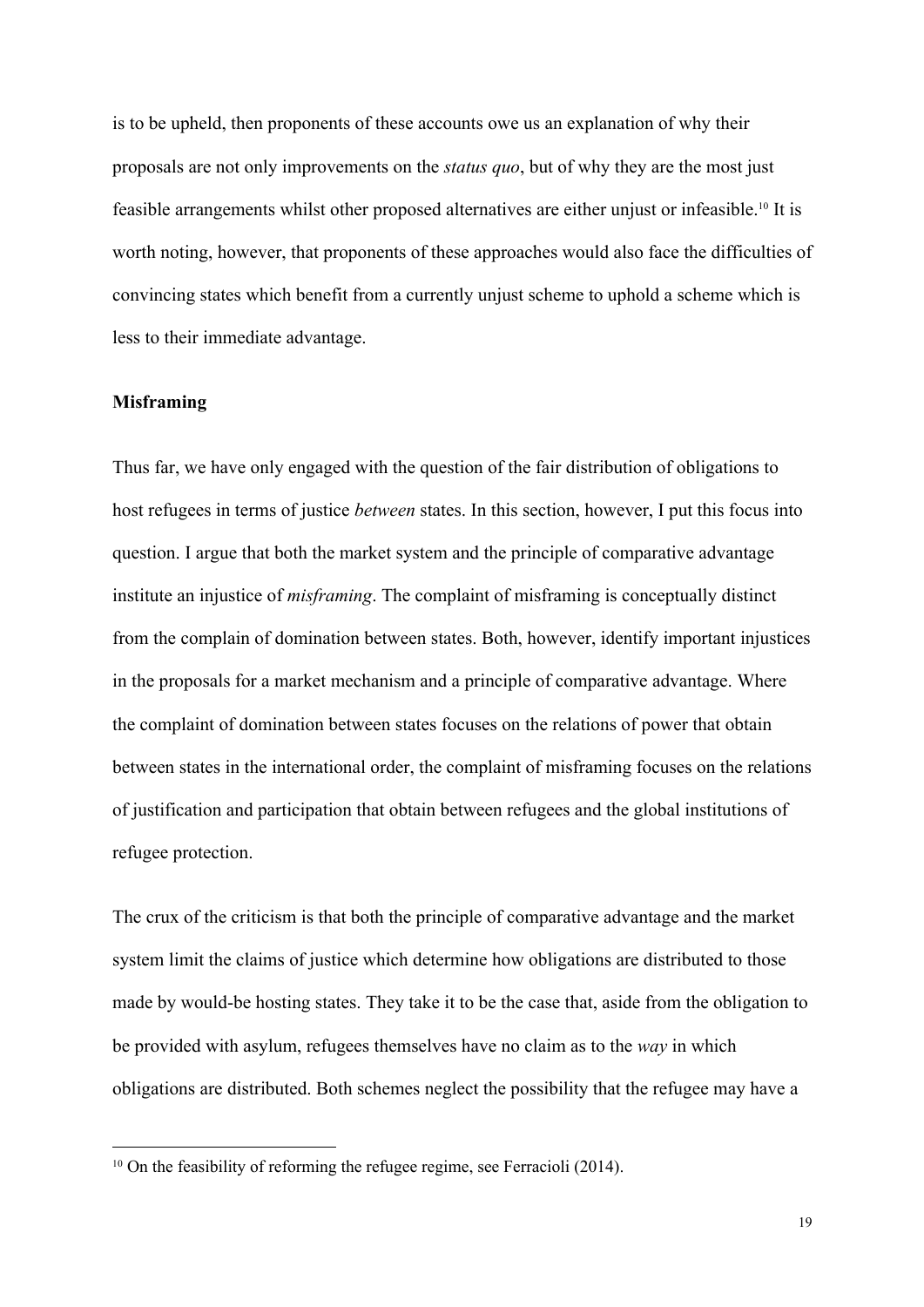legitimate claim that the split between financial and hosting obligations be altered with respect to her particular case. The refugee's claim could be one to be hosted in a particular state or set of states, or *not* to be hosted in a particular state or set of states. These claims may be based on a wide range of reasons, as David Owen identifies:

refugees may have reason to favour a given range of states on the basis of its proximity to their home state, the language(s) they speak, its cultural similarity to their home state, the existence of a significant diaspora from their homeland in the state, the range of opportunities it offers given their education or occupational skills, its religious composition, or a number of other factors, where refugees may order and weight such factors quite heterogeneously. (Owen, 2018, p. 36)

There are also other important claims that refugees might raise against a particular state to argue that that state has a particular obligation to host them. For example, the relationship between refugees from former colonies and former colonial powers might be mobilised to argue that a particular state owes a particular refugee admission. The colonial experience has been central to the formation of the contemporary international order, and continues to importantly structure the relations between states, and between individuals and former colonial powers, today (see Getachew, 2019; Anghie, 2004). This history, and its enduring effects, may well give rise to special transnational claims of justice. Lea Ypi, Robert Goodin and Christian Barry, for example, have argued that the political association constituted by colonial rule can give rise to enduring associative duties even after colonial ties have been severed (Ypi, Goodin and Barry, 2009). Though they focus on duties of distributive justice, we might think that the same reasons might ground a special obligation on the part of former colonies to host refugees from former colonies. Sara Amighetti and Alasia Nuti have argued that historic colonial relations can have an important role in the mutual constitution of the identities of those in former colonial powers and former colonies (Amighetti and Nuti, 2016).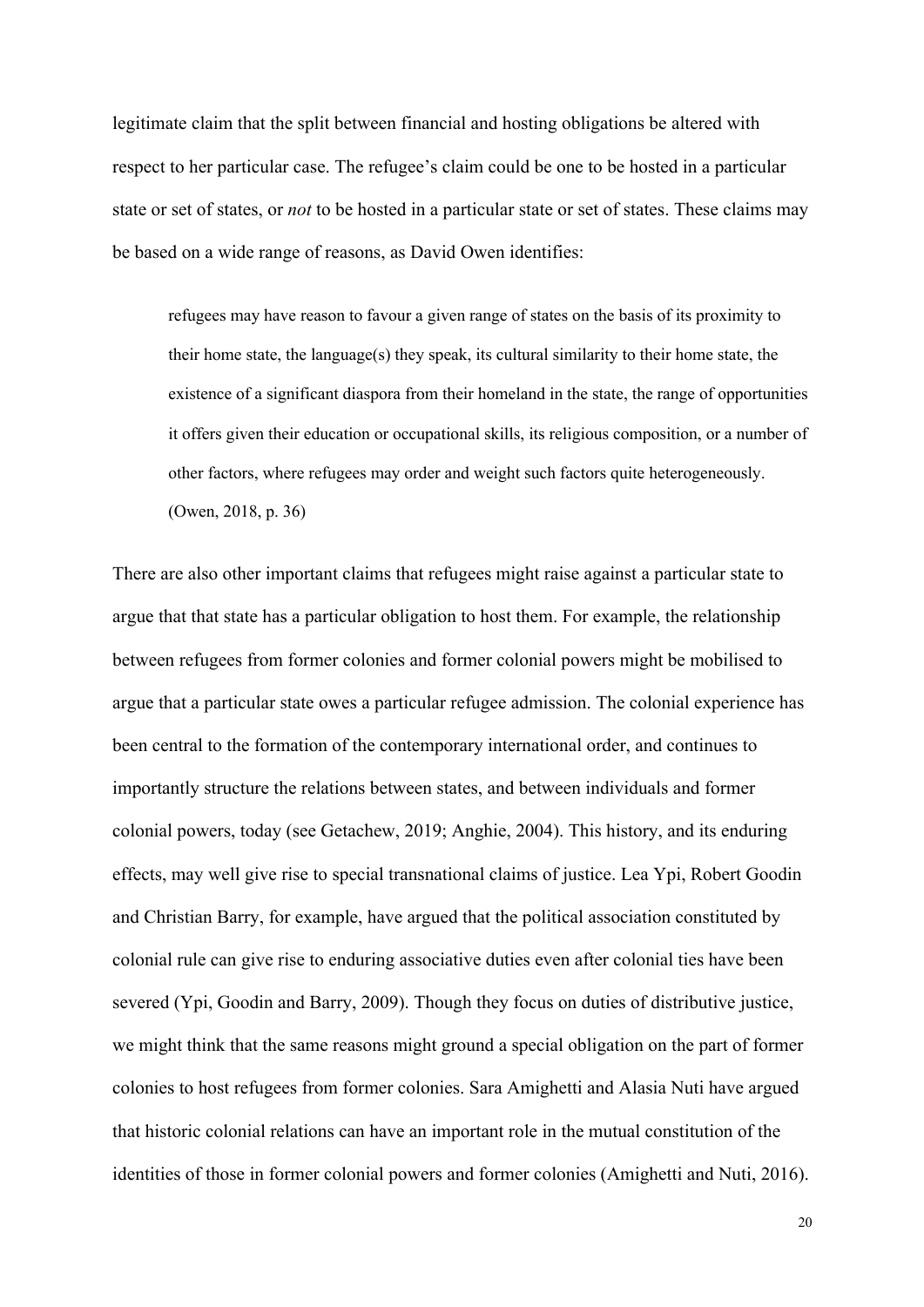Claims based on identity, shaped by the histories of colonialism, may similarly ground special obligations on the part of former colonial powers to host refugees from former colonies.

To these weighty claims, we may even add apparently less weighty claims that refugees might make, such as the desire to see a particular style of architecture. The immediate point is not the weight of these claims, though many of them are likely to bear significantly on the prospects for refugee integration and inclusion, as Owen points out (Owen, 2018, pp. 36-37). Rather, the point is that both the market system and principle of comparative advantage rule out these claims from the outset. At best, refugees' own choices can only be a secondary concern used to locate particular refugees *after* the split of hosting and financial obligations between particular states has been determined.<sup>11</sup>

This problem has recently been identified as 'The Choice Question' by Mollie Gerver, who takes it to be a 'moral cost' to markets in asylum services (Gerver, 2018, p. 58). Gerver uses the example of a Syrian poet and journalist, Yazan, being able to continue his poetry career by reaching out to poet friends in Paris and arranging to be granted asylum in France. According to Gerver, Yazan's asylum is 'morally preferable' to a system which does not give him the same choice, such as a market mechanism (Gerver, 2018, p. 54). We might also consider a refugee making a claim to family reunification in a state which has been determined to have no obligations to host, and only obligations to pay, according to either the

<sup>&</sup>lt;sup>11</sup> If a market system allows states to buy and sell asylum for *particular* refugees, rather than merely asylum 'spots', then refugees' choices would not even be able to operate as a secondary determinant of where they are to be hosted. Schuck's proposal would allow for states to make decisions based on information such as 'refugees' social class, level of education, ethnicity, age, religion, family status' and so on (Schuck, 1997, p. 286).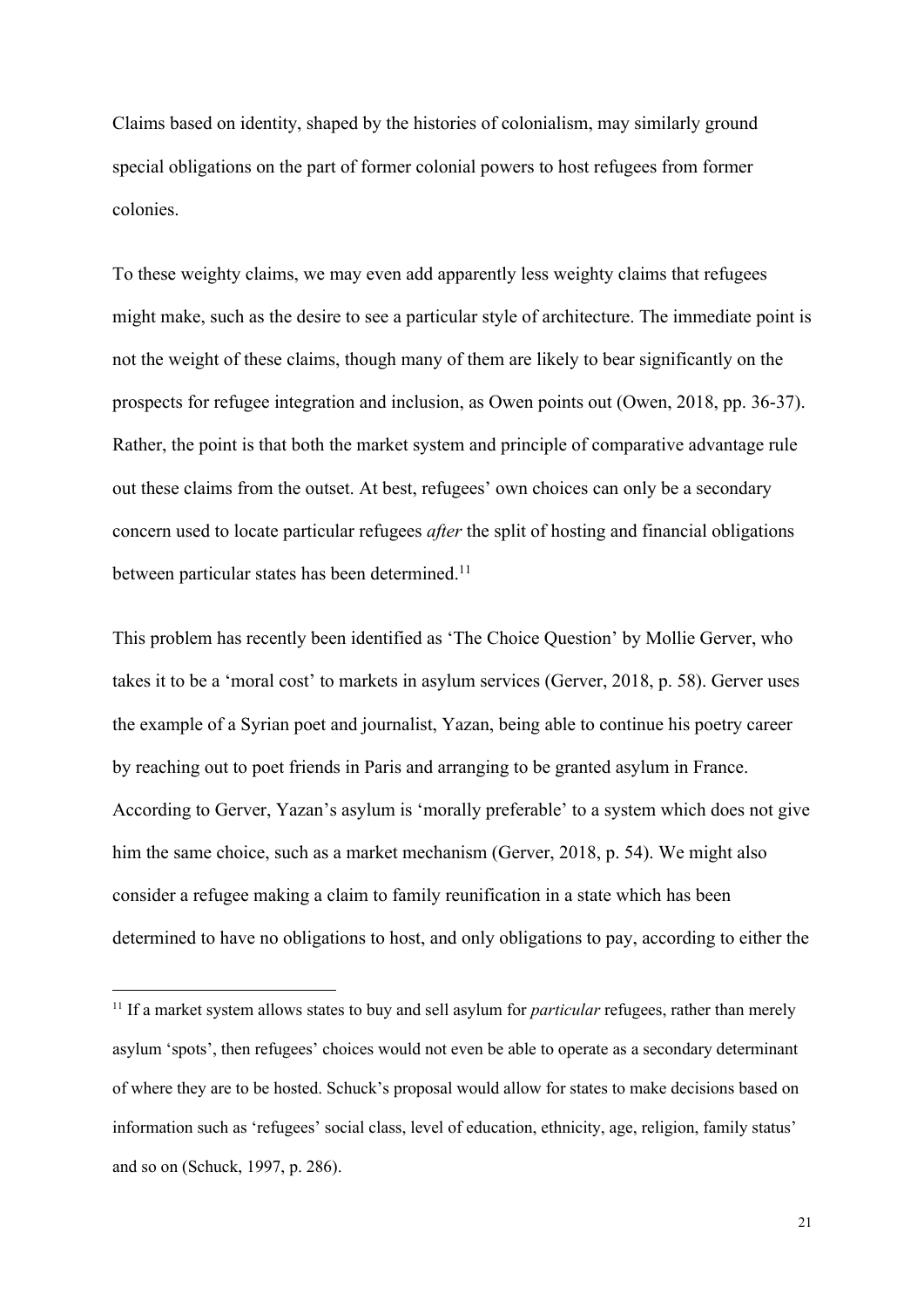principle of comparative advantage or through a market mechanism. Although the refugee retains a right to be hosted *somewhere*, her claim to alter the distribution of hosting and financial obligations in virtue of her interest in reunification with her family cannot be heard, since the distribution determined by the market or the principle of comparative advantage already rules out the possibility of her being reunited with her family.

According to both the market system and the principle of comparative advantage, however, hosting and financial obligations are fungible. If this is the case, then different splits between financial and hosting obligations can equally satisfy distributive justice between states. The refugee appears to have a compelling claim that the split between hosting and financial obligations should be altered, about which we should be indifferent when considering distributive justice between states. Yet, according to these proposals, states owe her no justification for the particular split of financial and hosting obligations that they have chosen. Of course, states may have their own reasons for preferring a particular distribution of hosting and financial obligations which might compete with, and perhaps outweigh, the claims of particular refugees. But the market system and the principle of comparative advantage exclude refugees' claims from the outset. This exclusion cannot be based on the goal of distributive justice between states, which provided the initial rationale for these approaches.

Failing to consider these kinds of claims constitutes a particular kind of injustice: an injustice of *misframing*. Misframing, as Nancy Fraser understands it, 'occurs when political boundaries and/or decision-rules function wrongly to deny some people the possibility of participating on a par with others in social interaction – including, but not only, in political arenas' (Fraser, 2008a, p. 18). Most complaints of injustice focus on injustices which Fraser has called 'the "what" of justice,' which are first-order claims of injustice made on the basis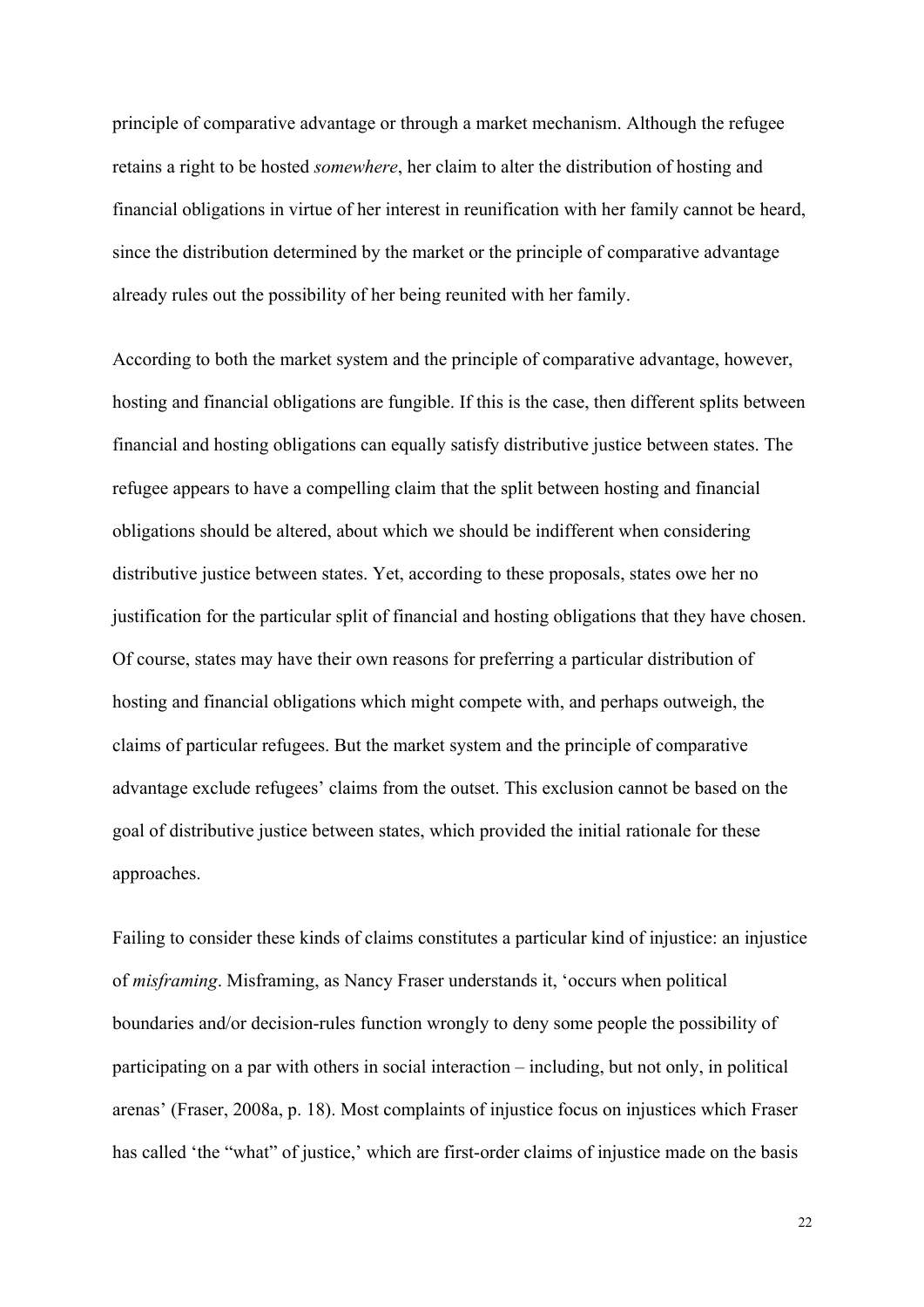of 'redistribution, recognition and representation' within established frameworks for political claims-making (Fraser, 2008b, p. 405). Misframing, by contrast, is a second-order injustice which focuses on 'the "who" of justice' (Fraser, 2008b, p. 407). Misframing is a '*metapolitical* injustice, which arises as a result of the division of political space.' Injustices of misframing occur when political boundaries 'are drawn in such a way as to wrongly deny some people the chance to participate at all in its authorized contests over justice' (Fraser, 2008b, p. 408). Fraser has in mind the presumption that political decisions should be taken within the 'frame' of the territorial state, which 'insulates extra- and non-territorial powers', such as multinational corporations, 'from the reach of justice' (Fraser, 2008a, p. 23). In the case of the distribution of obligations to host refugees, the frame is not that of the territorial state, but of the international order. The market system and the principle of comparative advantage conceive of the question of how to distribute obligations to refugees as being exclusively a matter of *international* justice (i.e. one which regulates claims of justice between states) and neglect that it also has a *transnational* aspect (i.e. it concerns claims of justice made across state borders). They ignore that refugees have legitimate claims of justice vis-à-vis particular states which concern where they ought to be hosted.

Now, one might object that the international frame is in fact the appropriate one – that is, one might deny that these approaches *wrongly* divide up political space. This argument could be advanced on two possible grounds. First, one might argue that since hosting refugees engenders costs, the distribution of obligations to refugees must be justified to the costbearers, which are the states upholding the regime. Second, one might argue that we can legitimately exclude refugees' claims since they only have a right to the provision of asylum and not to a particular *locus* of asylum.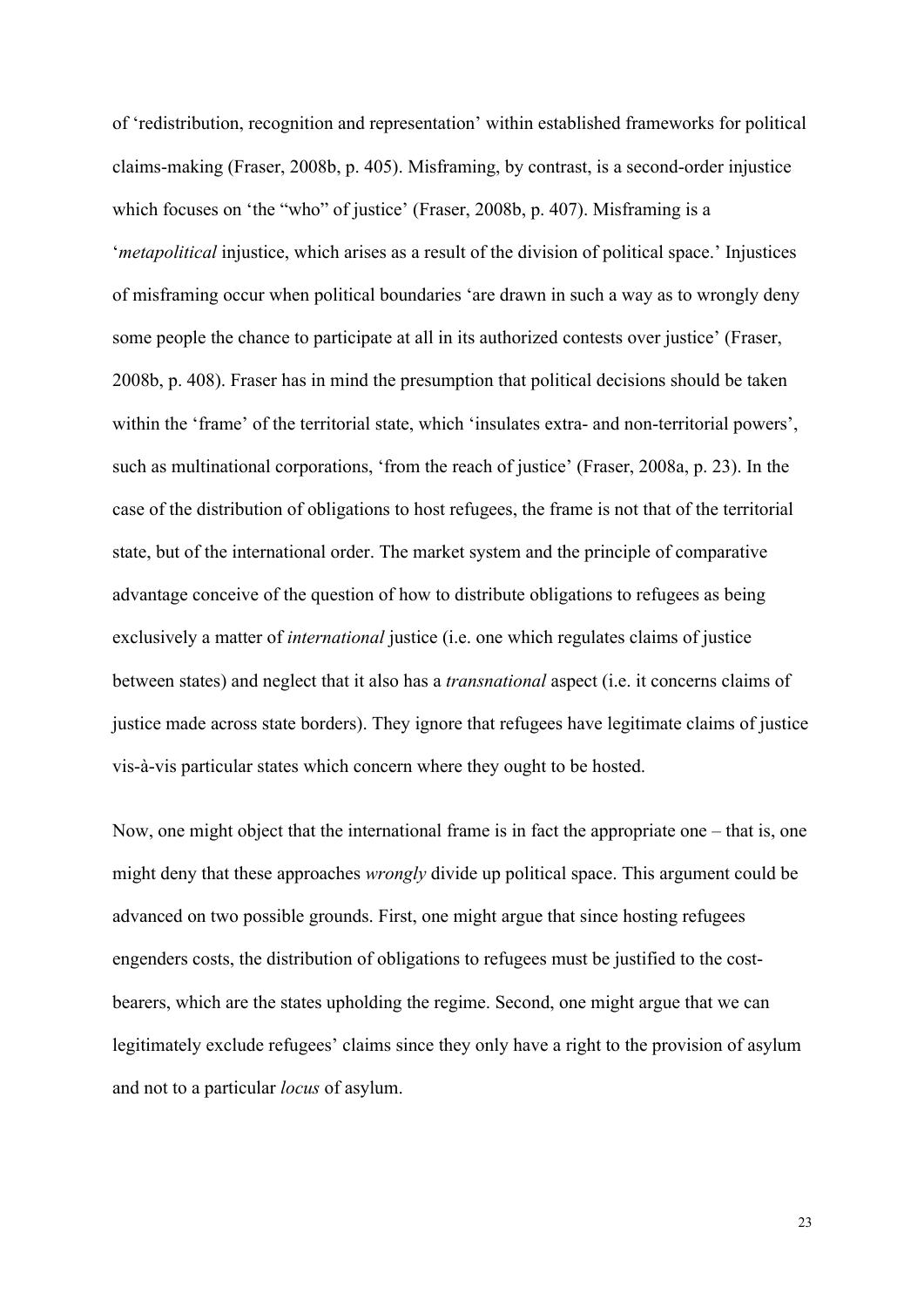In response to the first objection, note that there are at least two questions which need to be addressed by an account of justice in the refugee regime:

- (1) Where should (particular) refugees be hosted?
- (2) Who should bear the costs of hosting refugees?

As my opponent might point out, these questions are related, in that where refugees are hosted affects the distribution of costs. If the distribution of obligations to host refugees is altered, so is the distribution of costs, on the assumption that hosting refugees engenders costs (in infrastructure, public services, and so on).

However, it is also possible to *re*distribute resources between states to alter how costs associated with hosting refugees are distributed. This means that we can address these questions separately, since we can determine what the distribution of costs should be and hold this constant through redistribution whilst determining separately where refugees should be hosted. This claim should be accepted by the proponents of both the principle of comparative advantage and the market system, because they also rely on it. In the market, the locus of refugee protection is decided by states buying and selling asylum services. When they engage in these transactions, the cost of hosting refugees does not transfer along with the obligation to host because, in the act of *buying* asylum services, the buyer assumes the cost of hosting refugees. On the principle of comparative advantage, states in the Global North directly finance the provision of asylum in refugee-producing regions. Here, transfers and inkind agreements such as the provision of jobs in SEZs offset the costs of hosting refugees. So, the proponent of the market system and the principle of comparative cannot claim that the costs of hosting refugees must accompany physical presence.

24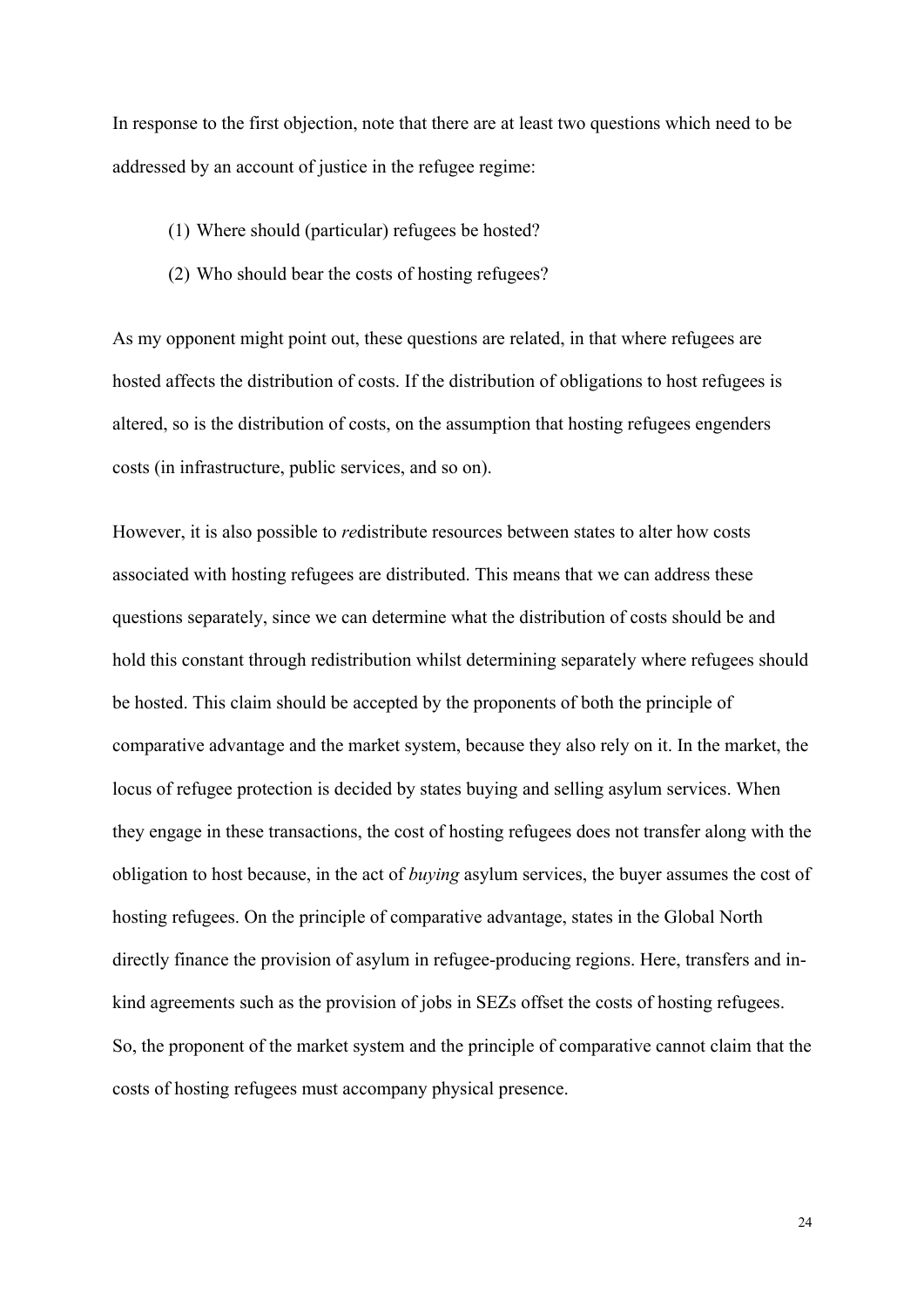My opponent may be right to suggest that (2) should be addressed to states in the international community, since they are the cost-bearing agents in upholding the refugee regime. For this question, the relevant 'frame' may well be international. Any answer to (1), however, must be justified not only to states, but to individual refugees as well. Individual refugees make apparently compelling claims of justice vis-à-vis particular states or groups of states, as we have seen in the case of Yazan and the case of family reunification highlighted above. As Owen puts it, failing to consider refugees' choices means failing to treat them as 'autonomous sources of claims to justification' (Owen, 2018, p. 36). This is to say that refugees are part of the justificatory community when it comes to question (1) and may advance claims of justice. States are also part of the justificatory community and may themselves make claims of justice vis-à-vis particular individuals, or vis-à-vis the society of states as a whole. For example, a state might claim that its population density means that it is more difficult for it to host refugees, and appeal for other states to host more whilst it pays more on this basis.<sup>12</sup> Given that both kinds of claims advance relevant reasons, it would seem that the relevant 'frames' are both international and transnational.

My opponent might object that (1) and (2) cannot be *entirely* separated, since the *total* cost of protection in the refugee regime will be increased if more refugees are hosted in states where protection is costlier. Assuming that the costs associated with hosting refugees are higher in states with larger economies, then the total cost of protection will be higher the more refugees are hosted in higher-cost countries. States might thus object that if refugees' claims to be

 $12$  Population size is one of the indicators of a state's 'integrative capacity' on Gibney's view. alongside its gross national product (GNP). See, Gibney (2015). In earlier work, Gibney included other factors, such as a state's immigration history (Gibney, 2004). For a good discussion of these factors as reasons for determining the differential responsibilities of states, see Owen (2016b).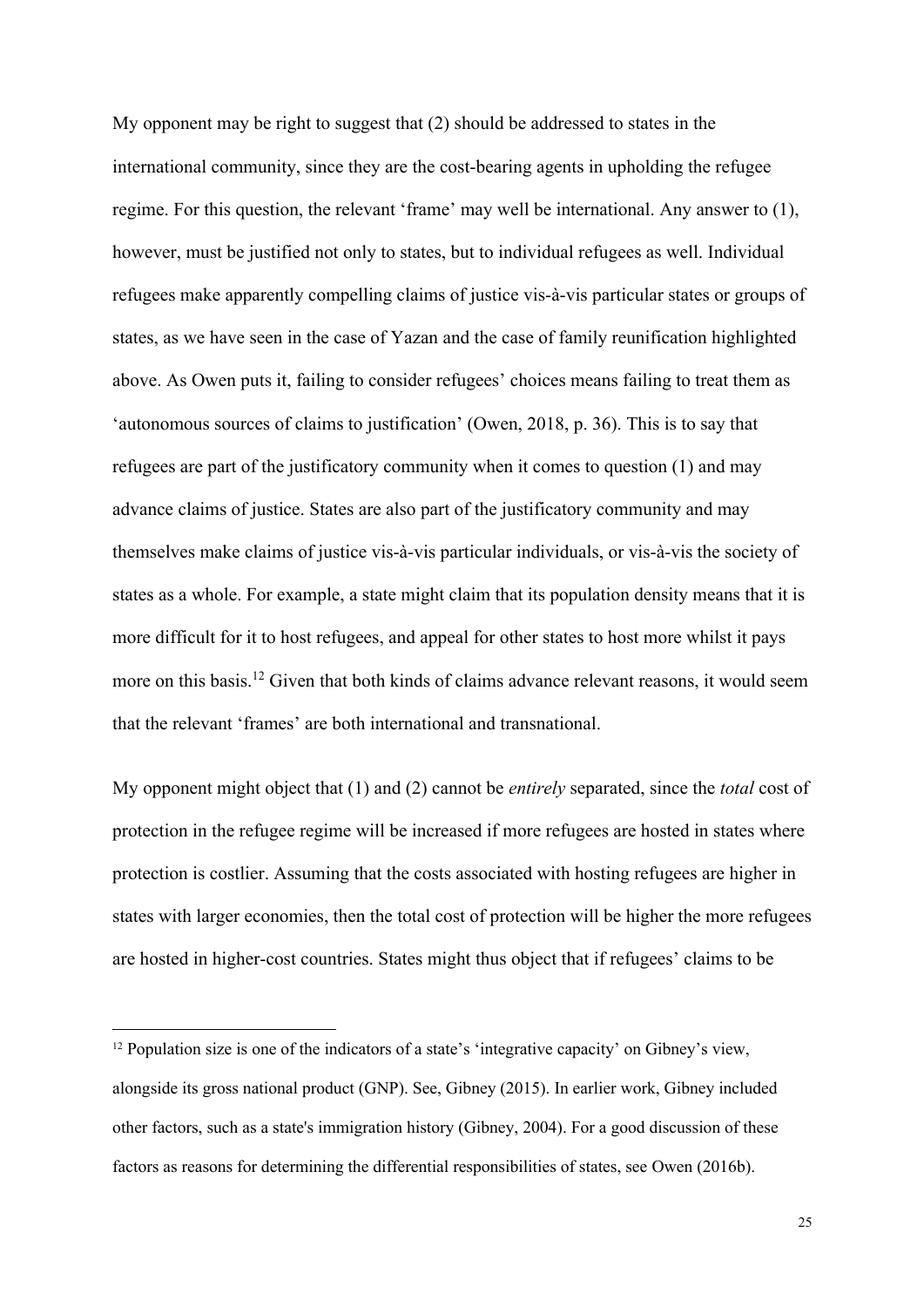hosted in particular loci of protection are satisfied (and if refugees generally choose to be hosted in higher-cost states), then the total costs of the refugee regime will be higher. This, however, does not justify an approach which excludes refugees' participation in determining the distribution of obligations to host refugees. At most, it shows that states collectively have a claim against too many refugees being hosted in high-cost states. The relative weight of this claim and refugees' own claims to a particular locus of protection is yet to be determined. But it is important to recognise that these are precisely competing *claims* which can be settled by reference to a public and mutually justifiable set of rules.

Understanding that both refugees and states might advance claims for or against particular loci of protection helps us to understand why the second argument also fails. The second argument is that refugees have no *right* to choose the locus of their protection, only a right to asylum *somewhere*. This is a common claim in the broader literature on refugees (e.g. Carens, 2013, p. 216; Miller, 2016, p. 86). Hathaway and Neve accept that it is 'humane and pragmatic' to take a refugee's choice as a 'source of data' in decision about the location of protection, but argue that ultimately states can distribute responsibilities between themselves since 'the right of refugees to decide where to solicit protection is not absolute, but follows from the risk of *refoulement*' (Hathaway and Neve, p. 205, p. 145).13 Defenders of the market explicitly claim that refugees have no right to choose where they are protected. Schuck writes that 'refugees…have no rights *qua* refugees to be protected in one state rather than in another' (Schuck, 1997, p. 295) and Himmelreich writes that 'the traditional justification for the right to asylum does not yield the choice-right [to choose where one's application is considered]' (Himmelreich, 2019, p. 226). The refugee has no right to choose where she is

<sup>&</sup>lt;sup>13</sup> Betts and Collier argue that there is no general 'right to migrate' but do not engage directly with this argument (Betts and Collier, 2017, pp. 110-117).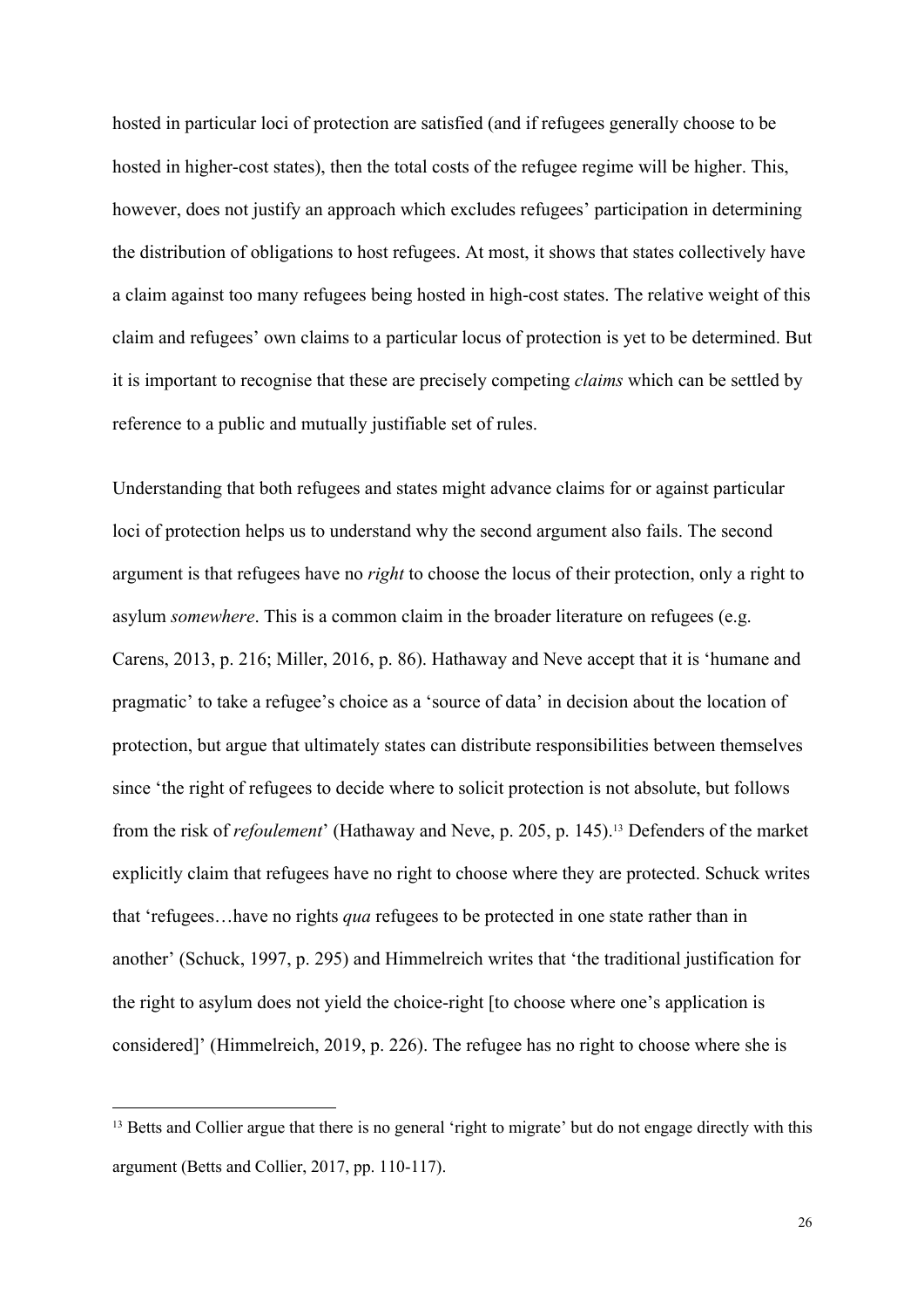protected, they argue, and so states may decide the locus of protection between themselves through a market system.

Even if it is true that there is no general right for refugees to choose where asylum is provided, it does not follow that the location of refugee protection is only a matter of justice between states. Refugees may still have important claims of justice vis-à-vis particular states which need to be considered in determining a just distribution of obligations to host refugees. We need not say anything as strong as that refugees have a *right* to choose in order to recognise these claims. Ultimately, it could be determined that many such claims have little weight. The problem with market schemes and comparative advantage, then, is not that the claims of refugees are not *satisfied*, but that they are not *considered*. Joseph Carens elucidates this point:

Refugees have a moral right to a safe place to live, but they do not have a moral entitlement to choose where that will be…this does not mean that refugees' preferences about where they relocate carry no moral weight, but rather that their preferences should not be regarded as the only relevant consideration. (Carens, 2013, p. 216)

Under the market system and the principle of comparative advantage, it is not even possible to consider the claims of refugees. This is what it means for the debate to be *misframed* as a matter of justice only between states.

The complaint of misframing might be pushed further. Both the market mechanism and the principle of comparative advantage presuppose a background view of the international order which Fraser (2008b, p. 400) calls the 'Westphalian frame,' which sees the international order as being comprised of discrete, mutually exclusive territorial states, and which sees the territorial state as the primary 'context of justice' (Forst, 2011, p. 188) in which claims of justice can be raised by individuals. The complaint of misframing might be further employed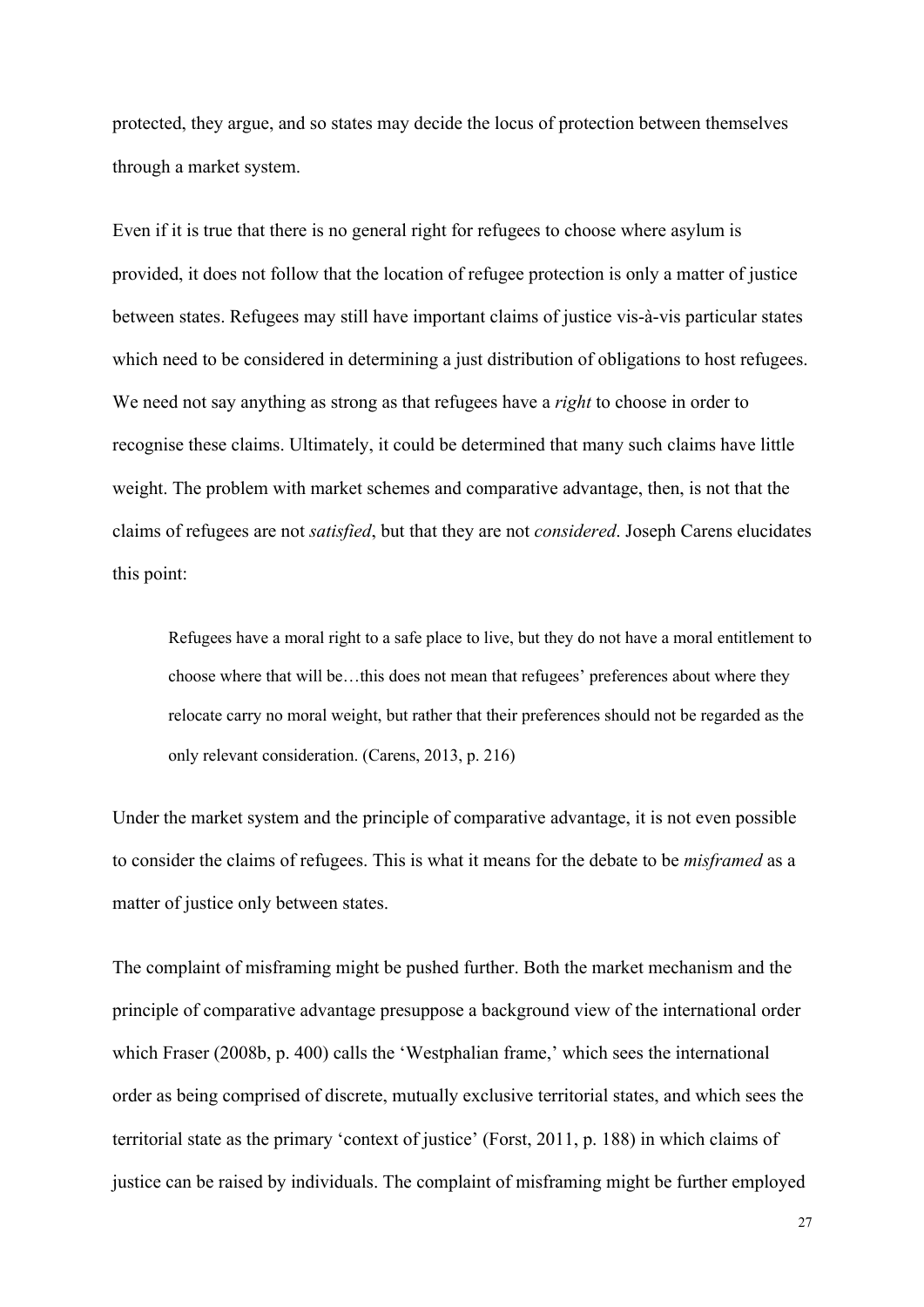to criticise this background assumption.<sup>14</sup> If institutions based on the 'Westphalian frame' systematically frustrate the ability of individuals to raise first-order claims of (in)justice, then those institutions may well institute an injustice of misframing. It certainly seems plausible that the contemporary international order constitutively involves the denial of claims of injustice based on, for example, race and ethnicity, and that such injustices are not aberrations in an otherwise benign institutional order.<sup>15</sup> Here, however, I do not pursue this further line of criticism. My aim in this section has been more limited: I have sought to demonstrate that *even if* we take for granted the background assumptions that the defenders of the market mechanism and the principle of comparative advantage presuppose, their proposals *still* institute an injustice of misframing. As with the criticism of domination, we need not endorse Fraser's view of the requirements of justice wholesale in order for the criticism of misframing to have critical force. Rather, by showing that this criticism applies to the market mechanism and the principle of comparative advantage, even taking for granted the background normative view that they share, we can see that the criticism has force even for those who do not subscribe to Fraser's broader view of the requirements of justice.

# **Conclusion**

Both the market system and the principle of comparative advantage share two features which are objectionable from the standpoint of justice. First, they enable relations of domination

<sup>&</sup>lt;sup>14</sup> I thank an anonymous reviewer for raising this point.

<sup>&</sup>lt;sup>15</sup> Both the manifest historic injustices that have shaped the formation of the contemporary international order and developments of globalisation identified in the previous section may give us reason to think that the contemporary international order systematically frustrates individuals' claims of justice which reach across borders.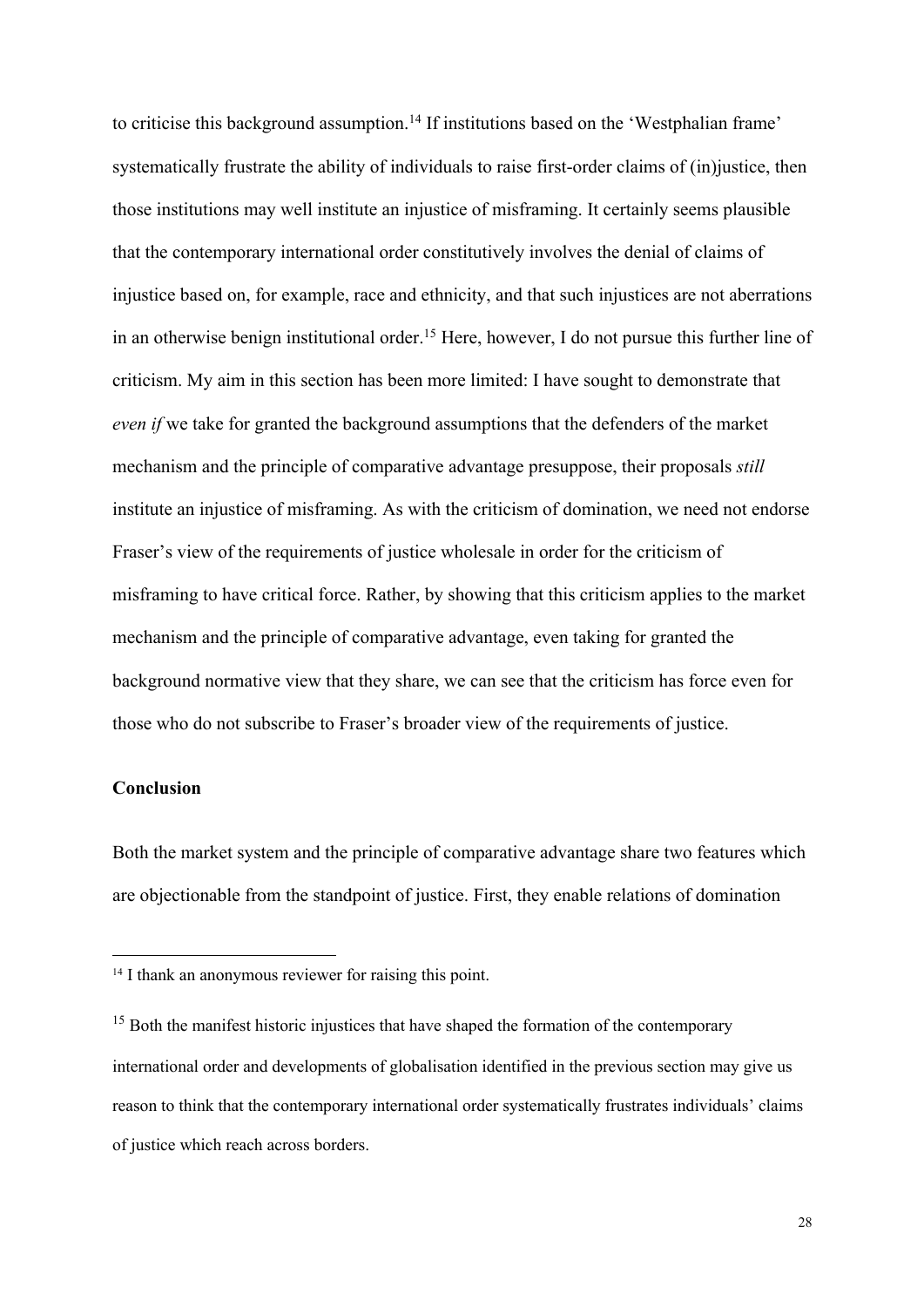between states. Second, they misframe the question of the distribution of obligations to host refugees as only a matter of justice between states, thereby excluding the legitimate claims of refugees. These conclusions point towards important lessons for constructing a positive account of justice in the distribution of obligations to refugees.

The first lesson of these critiques is that it is crucial to go beyond a narrow 'negative' conception of sovereignty and to examine relations of power between states. Insofar as we value states being able to make meaningful policy choices on some range of issues, then it is important to ensure that the global institutional arrangements which govern the distribution of obligations to refugees do not render the ability to make such choices contingent on acceding to the demands of richer and more powerful states. The market system and the principle of comparative advantage, by ignoring positive sovereignty, take states to be essentially isolated units and ignore the wider domains of trade, governance and so on in which states exercise power. They are unable to recognise the ways in which their proposals differentially affect poorer or less powerful states.

The second lesson is that an account of just distribution of obligations to host refugees will be incomplete if it fails to consider individual refugees' claims vis-à-vis particular states. Both the market system and the principle of comparative advantage only consider the international context of justice and fail to consider the transnational aspects of justice in the distribution of obligations to host refugees. Interestingly, one upshot of the discussion of this point was that the distribution of *costs* may well be a matter of justice between states, since it is states who bear these costs, but that the locus of protection has a transnational element.

One implication of this is that it is plausible for an account of justice in refugee regime to separate these two elements, and to regulate them according to different principles. For example, we might think of the provision of refugee protection as something like the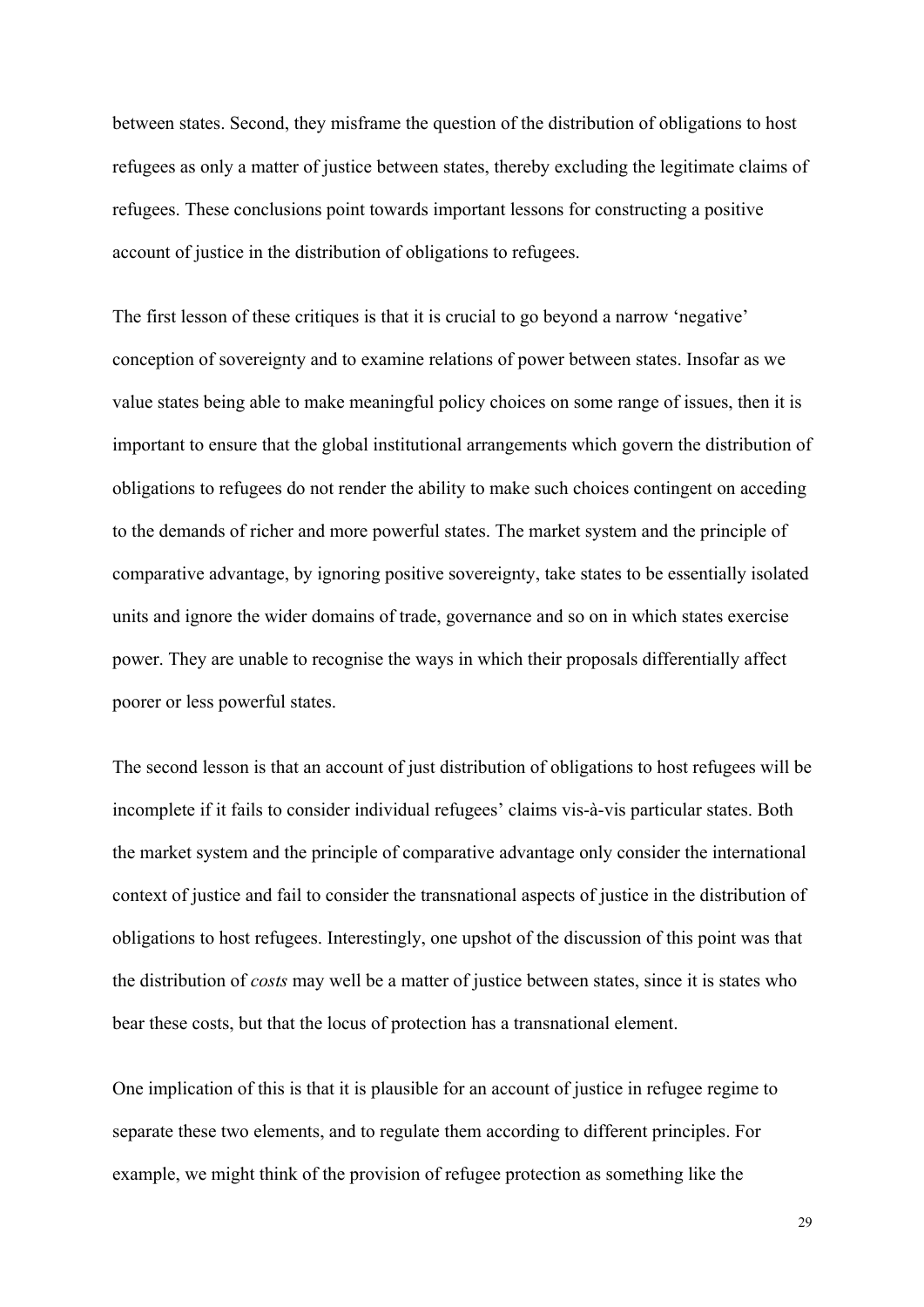provision of a global public good, which must be regulated by norms of fairness in order to avoid the problem of some states free-riding by reneging on their commitments.16 A reasonable distribution of costs might be one which is equally burdensome for each state, with departures from equality being justified by reference to particular states having responsibilities to bear the costs of particular refugee flows.<sup>17</sup> This does not yet say anything about the locus of refugee protection. The locus of protection might be better determined by another scheme where refugees rank their preferences (e.g. Jones and Teytelboym, 2017), or one where connections to particular states such as family ties or shared language bear the same relative weight in decision-procedures.

Disaggregating these questions also helps us to explain our moral intuitions in some cases. For example, in cases of wars of foreign aggression, we might think that belligerent states have responsibilities to bear the *costs* of hosting the refugees they create, but that it may nonetheless be inappropriate for refugees to be actually *hosted* in the belligerent state. While these remarks remain speculative, the point is to recognise that the question of which states should bear the costs and the question of the locus of protection are distinct. A full account of the just distribution of obligations to host refugees must provide convincing answers to both of these questions, but the answers to these questions need not determine each other.

One final point to note is that although the market system and the principle of comparative advantage face serious objections from the standpoint of justice, they do represent important

<sup>&</sup>lt;sup>16</sup> For a discussion of the 'global public good' model of the refugee regime, see Suhrke (1998).

 $17$  The idea that states bear special responsibility for those who they have caused to become refugees appears to have widespread appeal. See, for example, Walzer (1983, p. 49), Carens (2013, p. 195), Miller (2016, p. 90). It is rarely made clear, however, whether that responsibility is best understood in terms of an obligation to bear costs, or an obligation to host.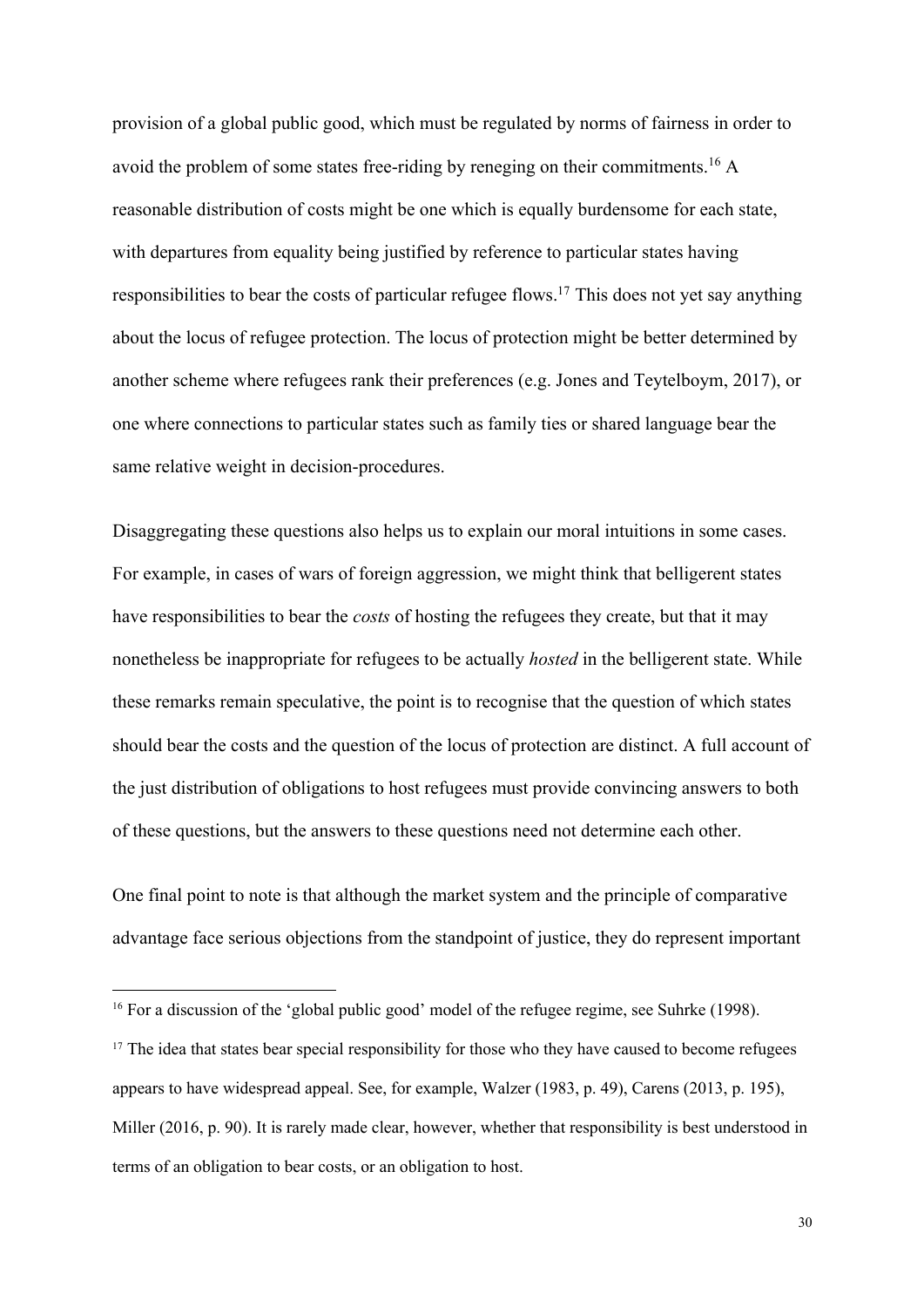departures from the current distribution of obligations to host, governed as it is by the 'tyranny of geography.' If we take seriously our collective obligations to protect refugees, then it is imperative that we find a way of meeting our obligations on terms which are fair to all. From the standpoint of justice, leaving the distribution of obligations to lie where they fall is not an acceptable option.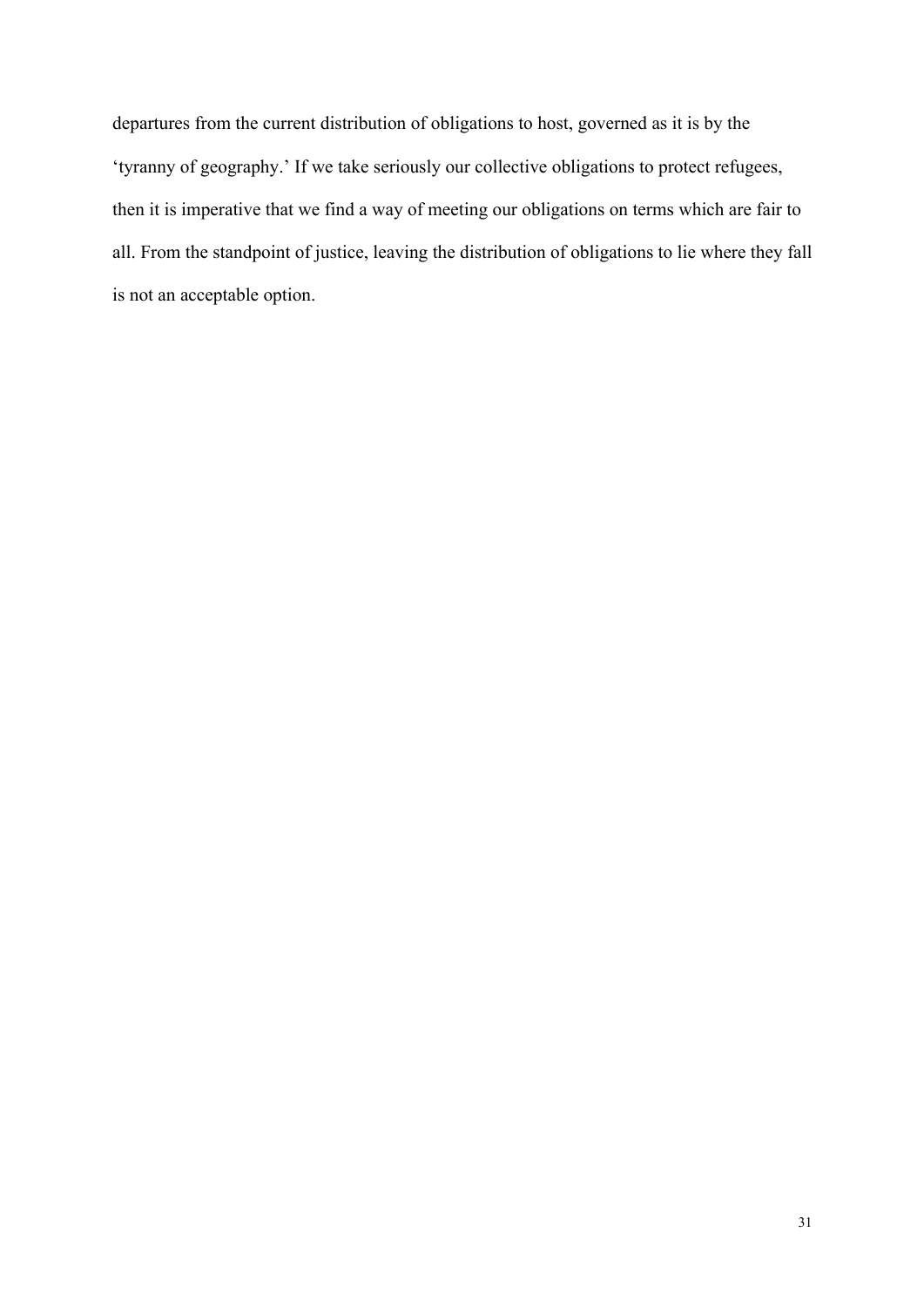## **References**

Allain, J., 2001. The Jus Cogens Nature of Non-refoulement. *International Journal of Refugee Law*, 13 (4), 533-538.

Amighetti, S. and Nuti, A., 2016. A Nation's Right to Exclude and the Colonies. *Political Theory* 44 (4), 541-566.

Anghie, A., 2004. *Imperialism, Sovereignty and the Making of International Law*. Cambridge: Cambridge University Press.

Barry, B. Is It Better to Be Powerful or Lucky?: Part I. *Political Studies* 28 (2), 183-194.

Betts, A., 2011. International Cooperation in the Refugee Regime. *In:* Loescher, G. and Betts, A., ed. *Refugees in International Relations*. Oxford: Oxford University Press, 53-84.

Betts, A., 2015. The Normative Terrain of the Global Refugee Regime. *Ethics & International Affairs*, 29 (4), 363-375.

Betts, A. and Collier, P., 2015. Help Refugees Help Themselves: Let Displaced Syrians Join the Labour Market. *Foreign Affairs*, 20 October.

Betts, A. and Collier, P. Jordan's Refugee Experiment. *Foreign Affairs*, 28 April.

Betts, A. and Collier, P., 2017. *Refuge: Rethinking Refugee Policy in a Changing World*. Oxford: Oxford University Press.

Carens, J.H., 2013. *The Ethics of Immigration*. Oxford: Oxford University Press.

Cherem, M., 2016. Refugee Rights: Against Expanding the Definition of a 'Refugee' and Unilateral Protection Elsewhere. *Journal of Political Philosophy* 24 (2), 183-205.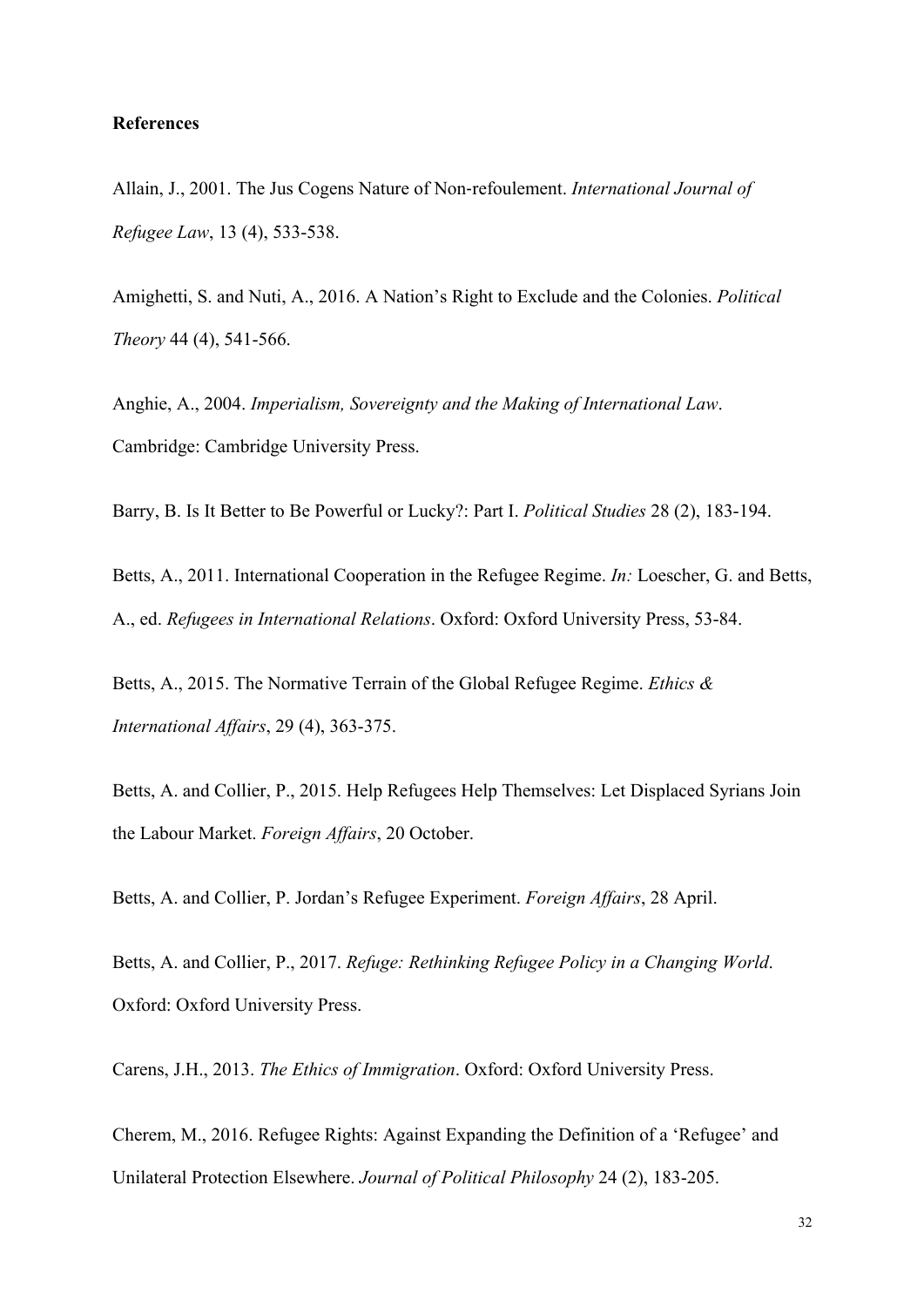*Convention Relating to the Status of Refugees*, 1951. A/CONF.2/108. Available from: https://treaties.un.org/doc/Treaties/1954/04/19540422%2000-23%20AM/Ch\_V\_2p.pdf [accessed 2 May 2019].

Dahl, R.A., 1957. The Concept of Power. *Behavioral Science* 2 (3), 201-215.

Dowding, K.M., 1991. *Rational Choice and Political Power*. Aldershot: Edward Elgar.

Ferracioli, L., 2014. The Appeal and Danger of a New Refugee Convention. *Social Theory and Practice* 40 (1), 123–144.

Forst, R., 2015. Noumenal Power. *Journal of Political Philosophy* 23 (2), 111–27.

Forst, R., 2011. Social Justice, Justification and Power. *In: The Right to Justification: Elements of a Constructivist Theory of Justice*. New York: Columbia University Press.

Fraser, N., 2008a. *Scales of Justice: Reimagining Political Space in a Globalizing World*. New York: Columbia University Press.

Fraser, N., 2008b. Abnormal Justice. *Critical Inquiry* 34 (3), 393-422.

Getachew, A., 2019. *Worldmaking After Empire: The Rise and Fall of Self-Determination*. Princeton, NJ: Princeton University Press.

Gerver, M., 2018. Moral Refugee Markets. *Global Justice: Theory Practice Rhetoric* 11 (1), 45-63.

Gibney, M.J., 2004. *The Ethics and Politics of Asylum: Liberal Democracy and the Response to Refugees*. Cambridge: Cambridge University Press.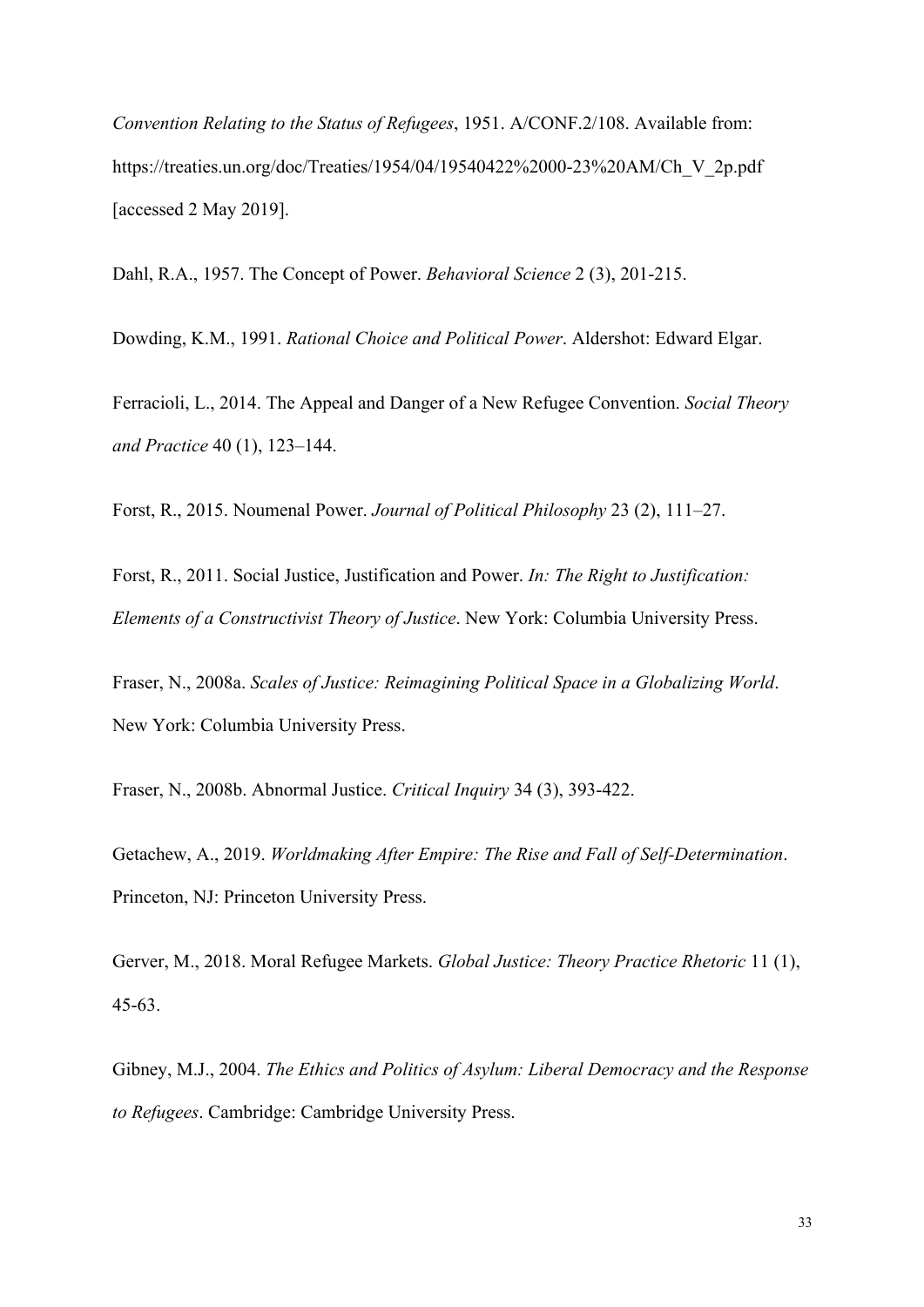Gibney, M.J., 2006. 'A Thousand Little Guantanamos': Western States and Measures to Prevent the Arrival of Refugees. *In:* Tunstall, K.E., ed. *Displacement, Asylum, Migration: The Oxford Amnesty Lectures 2004*. Oxford: Oxford University Press

Gibney, M.J., 2015. Refugees and Justice between States. *European Journal of Political Theory* 14 (4), 448-463.

Goodwin-Gill, G.S. and McAdam, J., 2007. *The Refugee in International Law*. Oxford: Oxford University Press.

Hathaway, J.C. and Neve, R.A., 1997. Making International Refugee Law Relevant Again: A Proposal for Collectivized and Solution-Oriented Protection. *Harvard Human Rights Journal* 10, 115–212.

Held, D., 2000. Regulating Globalization? The Reinvention of Politics. *International Sociology* 15 (2), 394-408.

Himmelreich, J., 2019. Asylum for Sale: A Market between States That Is Feasible and Desirable. *Journal of Applied Philosophy* 36 (2), 217-232.

Jones, W. and Teytelboym, A., 2017. The International Refugee Match: A System that Respects Refugees' Preferences and the Priorities of States. *Refugee Survey Quarterly* 36 (2), 84-109.

Kälin, W., 2010. Conceptualising Climate-Induced Displacement. *In:* McAdam, J., ed. *Climate Change and Displacement: Multidisciplinary Perspectives*. London: Hart Publishing.

Kuosmanen, J., 2013. What (If Anything) Is Wrong with Trading Refugee Quotas? *Res Publica* 19 (2), 103-119.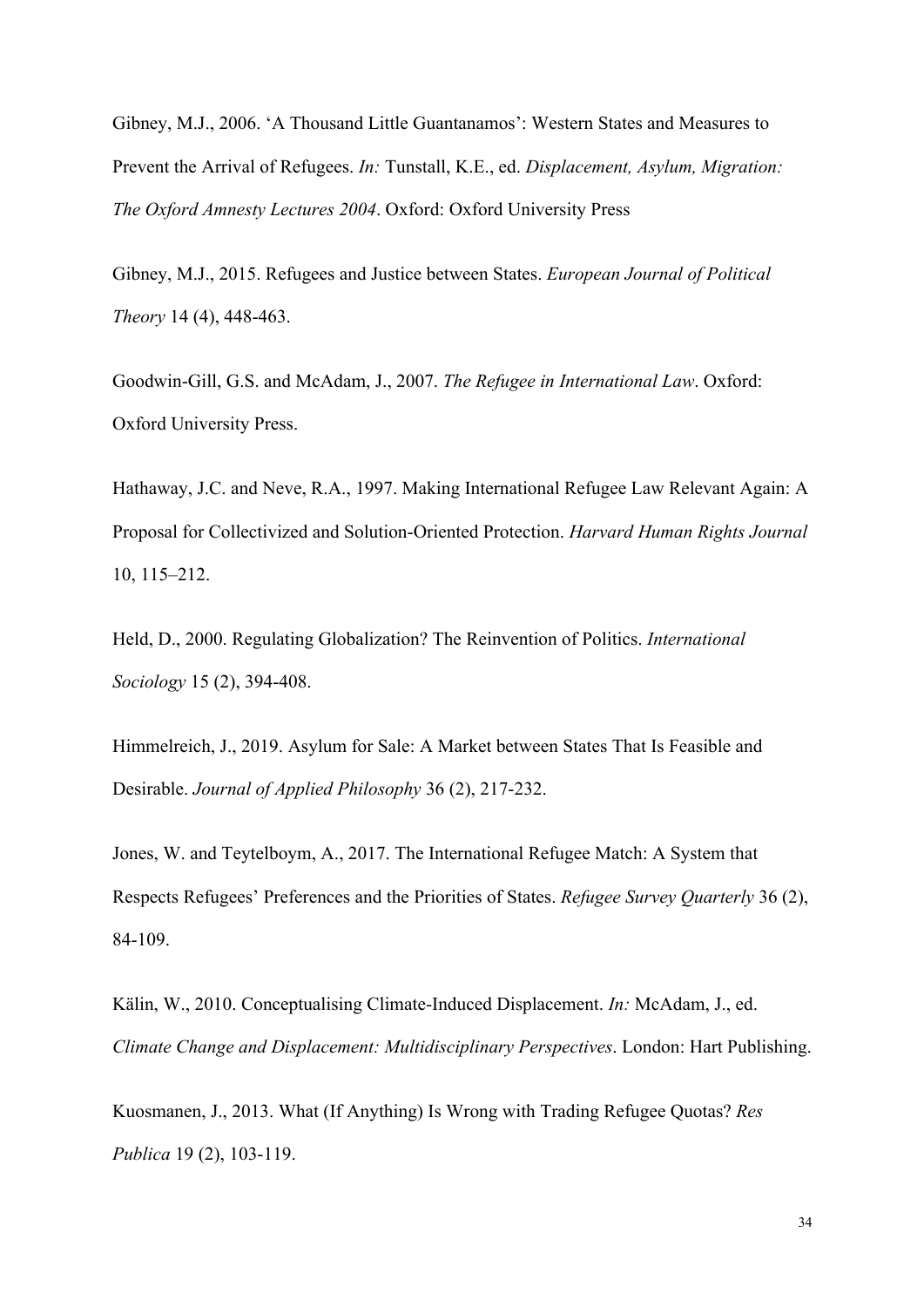Laborde, C. and Ronzoni, M., 2016. What Is a Free State? Republican Internationalism and Globalisation. *Political Studies* 64 (2), 279-296.

Lister, M. Who Are Refugees? *Law and Philosophy* 32 (5), 645-671.

Lovett, F., 2010. *A General Theory of Domination and Justice*. Oxford: Oxford University Press.

Lukes, S., 2005. *Power: A Radical View*. 2nd ed. Basingstoke: Palgrave Macmillan.

Miller, D., 2016. *Strangers in Our Midst: The Political Philosophy of Immigration*. Cambridge, MA: Harvard University Press.

Owen, D., 2016a. In Loco Civitatis: On the Normative Basis of the Institution of Refugeehood and Responsibilities for Refugees. *In:* Fine, S. and Ypi, L., ed. *Migration in Political Theory: The Ethics of Movement and Membership*. Oxford: Oxford University Press.

Owen, D., 2016b. Refugees, Fairness and Taking up the Slack: On Justice and the International Refugee Regime. *Moral Philosophy and Politics* 3 (2), 141–164.

Owen, D., 2018. Refugees and Responsibilities of Justice. *Global Justice: Theory Practice Rhetoric*, 11 (1), 23-44.

Pettit, P., 1997. *Republicanism: A Theory of Freedom and Government*. Oxford: Oxford University Press.

Price, M.E., 2009. *Rethinking Asylum: History, Purpose, and Limits*. Cambridge: Cambridge University Press.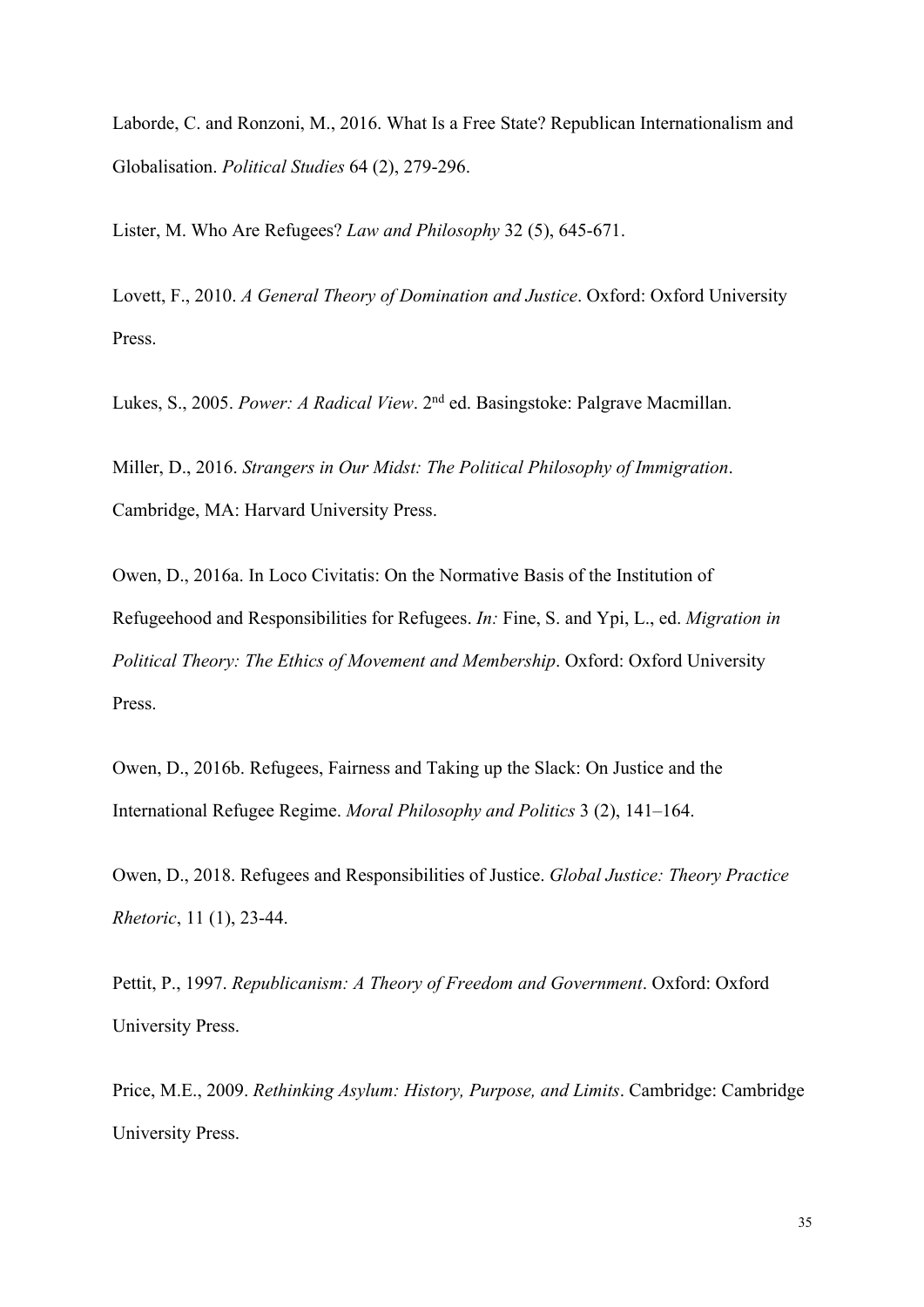Roemer, J.E., 1982. *A General Theory of Exploitation and Class*. Cambridge, MA: Harvard University Press.

Ronzoni, M., 2009. The Global Order: A Case of Background Injustice? A Practice-Dependent Account. *Philosophy & Public Affairs* 37 (3), 229–256.

Ronzoni, M., 2012. Two Conceptions of State Sovereignty and Their Implications for Global Institutional Design. *Critical Review of International Social and Political Philosophy* 15 (5), 573-591.

Schuck, P.H., 1997. Refugee Burden-Sharing: A Modest Proposal. *Yale Journal of International Law* 22, 243–98.

Shacknove, A.E., 1985. Who Is a Refugee? *Ethics* 95 (2), 274-284.

Steiner, H., 1984. A Liberal Theory of Exploitation. *Ethics* 94 (2), 225–241.

Suhrke, A., 1998. Burden-Sharing during Refugee Emergencies: The Logic of Collective versus National Action. *Journal of Refugee Studies* 11 (4), 396–415.

United Nations High Commissioner for Refugees (UNHCR), 2017. Global Trends: Forced Displacement in 2016. Geneva. Available from: https://www.unhcr.org/5943e8a34.pdf [accessed 2 May 2019].

United Nations General Assembly (UNGA), 2016. New York Declaration on Refugees and Migrants. A/RES/71/1. Available from:

https://www.un.org/en/ga/search/view\_doc.asp?symbol=A/RES/71/1 [accessed 2 May 2019].

Vrousalis, N., 2013. Exploitation, Vulnerability, and Social Domination. *Philosophy & Public Affairs* 41 (2), 131-157.